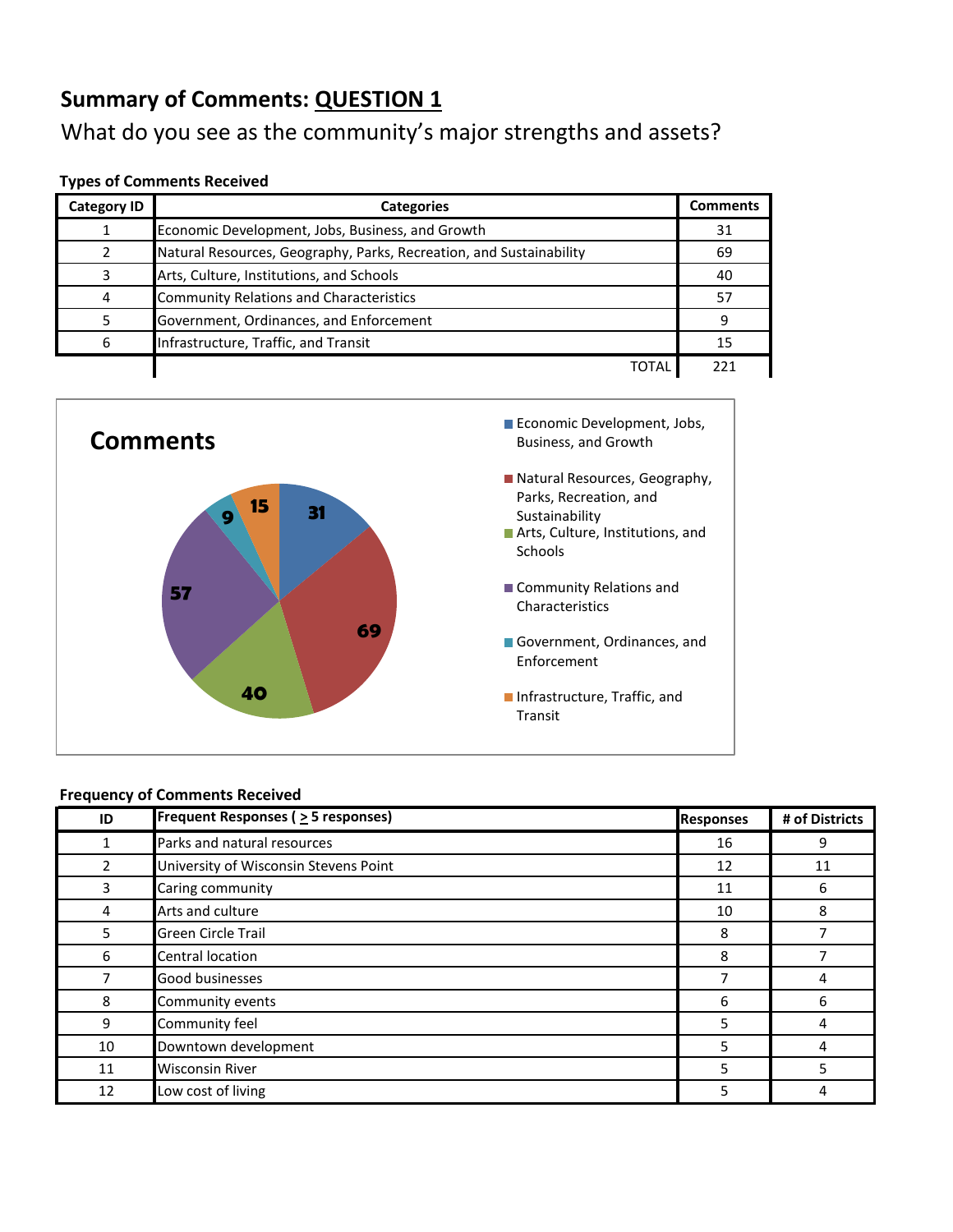| 1 Community feel<br>5<br>1, 2, 4, 5<br>4<br>$\overline{2}$<br>$\mathbf{1}$<br>2 Growth<br>1,9<br>3 University of Wisconsin Stevens Point<br>$\overline{3}$<br>1,2,3,4,5,6,7,8,9,10,11<br>12<br>4 Riverfront<br>1<br>$\overline{2}$<br>$\mathbf{1}$<br>5 Green Circle Trail<br>8<br>$\overline{2}$<br>1,2,3,7,8,9,10,11<br>4<br>6 Caring community<br>11<br>1,3,4,6,9,11<br>7 Educated residents<br>3<br>4<br>1,7<br>8 Global player working with Noel and AIG<br>$\mathbf{1}$<br>$\mathbf{1}$<br>$\mathbf{1}$ |
|---------------------------------------------------------------------------------------------------------------------------------------------------------------------------------------------------------------------------------------------------------------------------------------------------------------------------------------------------------------------------------------------------------------------------------------------------------------------------------------------------------------|
|                                                                                                                                                                                                                                                                                                                                                                                                                                                                                                               |
|                                                                                                                                                                                                                                                                                                                                                                                                                                                                                                               |
|                                                                                                                                                                                                                                                                                                                                                                                                                                                                                                               |
|                                                                                                                                                                                                                                                                                                                                                                                                                                                                                                               |
|                                                                                                                                                                                                                                                                                                                                                                                                                                                                                                               |
|                                                                                                                                                                                                                                                                                                                                                                                                                                                                                                               |
|                                                                                                                                                                                                                                                                                                                                                                                                                                                                                                               |
|                                                                                                                                                                                                                                                                                                                                                                                                                                                                                                               |
| 9 Trivia<br>1<br>1<br>4                                                                                                                                                                                                                                                                                                                                                                                                                                                                                       |
| 10 Central location of District 8<br>8<br>1,5,6,7,9,10,11<br>$\overline{2}$                                                                                                                                                                                                                                                                                                                                                                                                                                   |
| 4<br>$\overline{2}$<br>11 Green community<br>1,3,4,5                                                                                                                                                                                                                                                                                                                                                                                                                                                          |
| 12 Philanthropy<br>$\mathbf{1}$<br>$\overline{\mathbf{4}}$<br>1                                                                                                                                                                                                                                                                                                                                                                                                                                               |
| 13 Strong farming capacity<br>3<br>$\overline{2}$<br>1, 2, 3                                                                                                                                                                                                                                                                                                                                                                                                                                                  |
| 14 MREA and sustainable groups/networks<br>$\mathbf{1}$<br>$\overline{2}$<br>1                                                                                                                                                                                                                                                                                                                                                                                                                                |
| 15 Natural resources based region<br>4<br>1,4,7,9<br>$\overline{2}$                                                                                                                                                                                                                                                                                                                                                                                                                                           |
| 16 Personable small business owners<br>3<br>$\overline{\mathbf{4}}$<br>1,4                                                                                                                                                                                                                                                                                                                                                                                                                                    |
| 17 Great local food system<br>$\mathbf{1}$<br>$\overline{2}$<br>1                                                                                                                                                                                                                                                                                                                                                                                                                                             |
| 18 Community voice is heard<br>4<br>4<br>1, 3, 6                                                                                                                                                                                                                                                                                                                                                                                                                                                              |
| 19 Sentry Insurance<br>4<br>1,4,9,11<br>$\mathbf{1}$                                                                                                                                                                                                                                                                                                                                                                                                                                                          |
| 20 Parks and natural resources<br>16<br>$\overline{2}$<br>1,2,3,4,5,7,8,9,11                                                                                                                                                                                                                                                                                                                                                                                                                                  |
| $\overline{3}$<br>3<br>21 Schools (K-12)<br>2,7,10                                                                                                                                                                                                                                                                                                                                                                                                                                                            |
| 22 Strong p with good ethics<br>2<br>2,6<br>$\overline{\mathbf{4}}$                                                                                                                                                                                                                                                                                                                                                                                                                                           |
| 3<br>23 Low crime<br>2,4,7<br>4                                                                                                                                                                                                                                                                                                                                                                                                                                                                               |
| 24 Quaint<br>$\mathbf{1}$<br>$\overline{2}$<br>$\overline{\mathbf{4}}$                                                                                                                                                                                                                                                                                                                                                                                                                                        |
| 25 Tax increment finance districts<br>$\overline{2}$<br>5<br>$\mathbf{1}$                                                                                                                                                                                                                                                                                                                                                                                                                                     |
| 3<br>26 Arts and culture<br>10<br>2,4,5,6,7,8,9,10                                                                                                                                                                                                                                                                                                                                                                                                                                                            |
| 3<br>27 Farmer's Market<br>$\overline{2}$<br>2,3                                                                                                                                                                                                                                                                                                                                                                                                                                                              |
| 28 Downtown development<br>5<br>$\mathbf{1}$<br>3,4,5,9                                                                                                                                                                                                                                                                                                                                                                                                                                                       |
| 29 Good businesses<br>7<br>3,4,5,6<br>$\mathbf{1}$                                                                                                                                                                                                                                                                                                                                                                                                                                                            |
| 5<br>30 Wisconsin River<br>3,4,8,9,10<br>$\overline{2}$                                                                                                                                                                                                                                                                                                                                                                                                                                                       |
| 31 Water quality<br>4<br>2<br>3,8,9,10                                                                                                                                                                                                                                                                                                                                                                                                                                                                        |
| 32 Highly thought of city<br>3<br>1<br>4                                                                                                                                                                                                                                                                                                                                                                                                                                                                      |
| $\overline{3}$<br>33 Community events<br>6<br>3,6,7,9,10,11                                                                                                                                                                                                                                                                                                                                                                                                                                                   |
| 34 Mid-State downtown<br>3<br>3<br>5,8,9                                                                                                                                                                                                                                                                                                                                                                                                                                                                      |
| 35 Stevens Point Area Coop<br>3<br>1<br>$\mathbf{1}$                                                                                                                                                                                                                                                                                                                                                                                                                                                          |
| 36 Public transit<br>3<br>6<br>3, 5, 9                                                                                                                                                                                                                                                                                                                                                                                                                                                                        |
| 37 Progressive development<br>1<br>3<br>$\mathbf{1}$                                                                                                                                                                                                                                                                                                                                                                                                                                                          |
| 38 Skate Park<br>$\overline{4}$<br>1<br>$\overline{2}$                                                                                                                                                                                                                                                                                                                                                                                                                                                        |
| 39 Amenities of larger city with small town feel<br>4,11<br>2<br>4                                                                                                                                                                                                                                                                                                                                                                                                                                            |
| 40 Emy J's and surrounding blocks<br>4<br>1<br>$\mathbf{1}$                                                                                                                                                                                                                                                                                                                                                                                                                                                   |
| 41 Low traffic congestion<br>$\overline{\mathbf{4}}$<br>6<br>$\mathbf 1$                                                                                                                                                                                                                                                                                                                                                                                                                                      |
| 42 Bike-ability around town with bike lanes and trails<br>$\mathbf{3}$<br>4, 5, 9<br>$\overline{2}$                                                                                                                                                                                                                                                                                                                                                                                                           |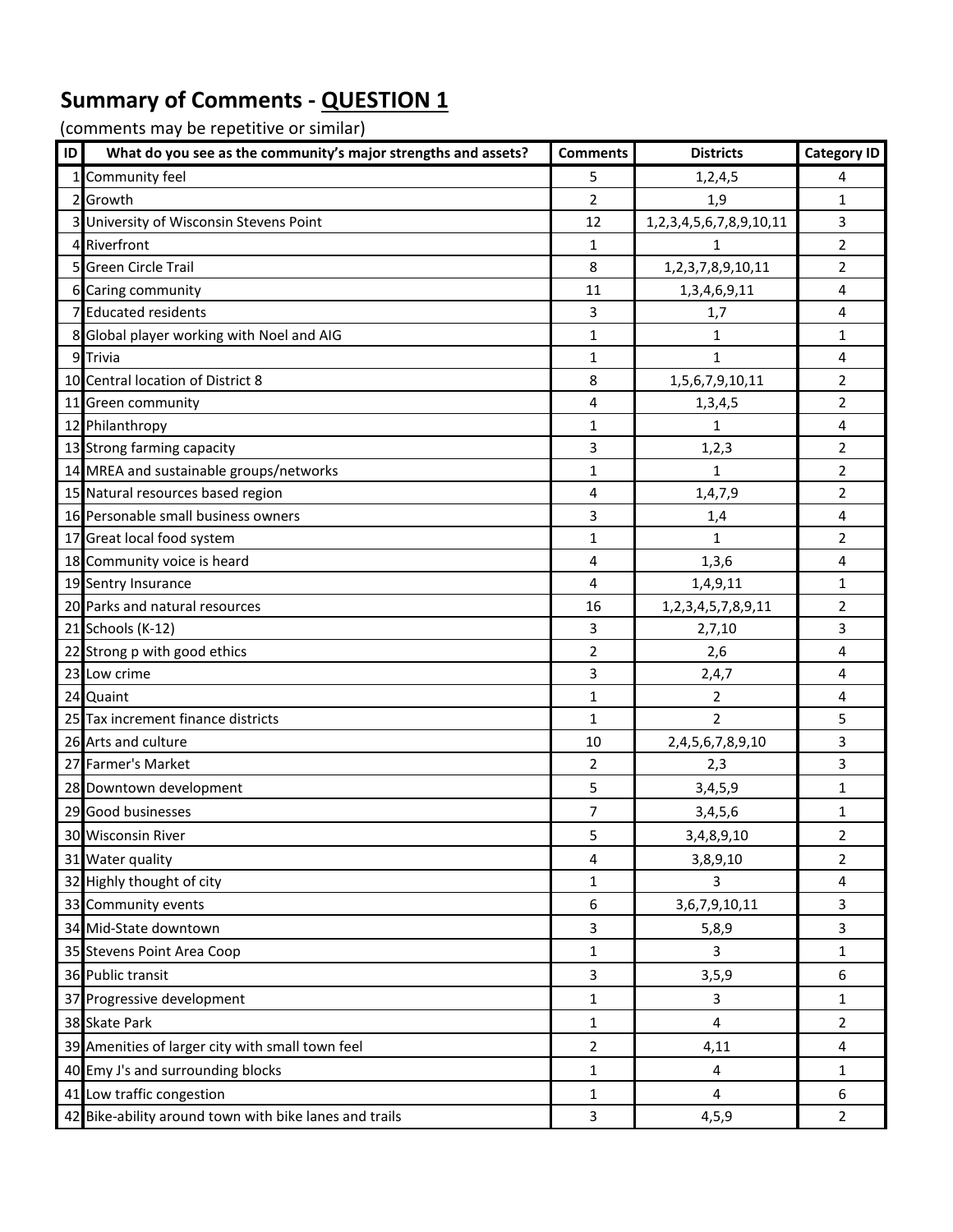| 43 Access to larger chain stores                                 | 1              | 4              | $\mathbf{1}$   |
|------------------------------------------------------------------|----------------|----------------|----------------|
| 44 Stability with families, nobody moves away                    | 1              | 4              | 4              |
| 45 Neighborhoods close to downtown are pedestrian friendly       | 2              | 4,8            | 6              |
| 46 City ends at fourth district, country outside of that         | 1              | $\overline{4}$ | 4              |
| 47 Safe and cleanliness of city                                  | 3              | 4,7,9          | 4              |
| 48 Jefferson School in District 5                                | 1              | 4              | 3              |
| 49 Lincoln Center, well run and great place for seniors          | 1              | 5              | 3              |
| 50 Governing with housing and enforcing codes                    | 1              | 5              | 5              |
| 51 Lots of recreational activities                               | 3              | 5,6,8          | 2              |
| 52 Downtown is unique                                            | 1              | 6              | 4              |
| 53 Good governing vision                                         | 3              | 6              | 5              |
| 54 Employment and workforce                                      | 3              | 6, 7, 10       | 1              |
| 55 Diverse                                                       | 1              | 6              | 4              |
| 56 Small town feel to Stevens Point                              | 3              | 6,11           | 4              |
| 57 Attracts people back                                          | 1              | 6              | 4              |
| 58 Traffic isn't an issue                                        | 1              | 6              | 6              |
| 59 Good healthcare resources                                     | 1              | 6              | 1              |
| 60 Low cost of living                                            | 5              | 7,8,9,11       | 4              |
| 61 Good highways                                                 | 2              | 7,8            | 6              |
| 62 Low light intrusion in neighborhoods                          | 1              | $\overline{7}$ | 6              |
| 63 Pedestrian friendly                                           | 1              | 7              | 6              |
| 64 Forestry Department                                           | 1              | 8              | 5              |
| 65 Central location of District 8                                | $\mathbf{1}$   | 8              | 2              |
| 66 Vacant land in District 8                                     | 1              | 8              | 1              |
| 67 Plover River Basin                                            | 1              | 8              | 2              |
| 68 Wildlife                                                      | 1              | 8              | 2              |
| 69 Restoration of older buildings                                | 1              | 8              | 4              |
| 70 Airport                                                       | 1              | 8              | 6              |
| 71 Historic development along Wisconsin River                    | 1              | 8              | 1              |
| 72 Former Lullabye Furniture property                            | 1              | 8              | 1              |
| 73 Main Street library                                           | 1              | 8              | 3              |
| 74 Historical landmarks and neighborhoods                        | $\overline{2}$ | 9              | 4              |
| 75 Façade grant                                                  | 1              | 9              | 5              |
| 76 Housing stock, still identifiable                             | 1              | 9              | $\overline{4}$ |
| 77 Excellent EMS, police, and fire services                      | $\overline{2}$ | 10,11          | 5              |
| 78 Plan for railroad overpass on Hoover Avenue                   | 1              | 10             | 6              |
| 79 Defined business corridor in District 10                      | 1              | 10             | 1              |
| 80 Schmeeckle Reserve                                            | 2              | 10,11          | $\overline{2}$ |
| 81 Walkability                                                   | $\mathbf{1}$   | 10             | $\overline{2}$ |
| 82 McDill Pond                                                   | 1              | 10             | $\overline{2}$ |
| 83 I-39 extension of pedestrian accommodations on Reserve Street | 1              | 11             | 6              |
| 84 Good communication between UWSP and area businesses           | $\mathbf{1}$   | 11             | 3              |
| 85 Ease of access to bicycle routes within District 11           | 1              | 11             | 6              |
| <b>TOTAL</b>                                                     | 221            |                |                |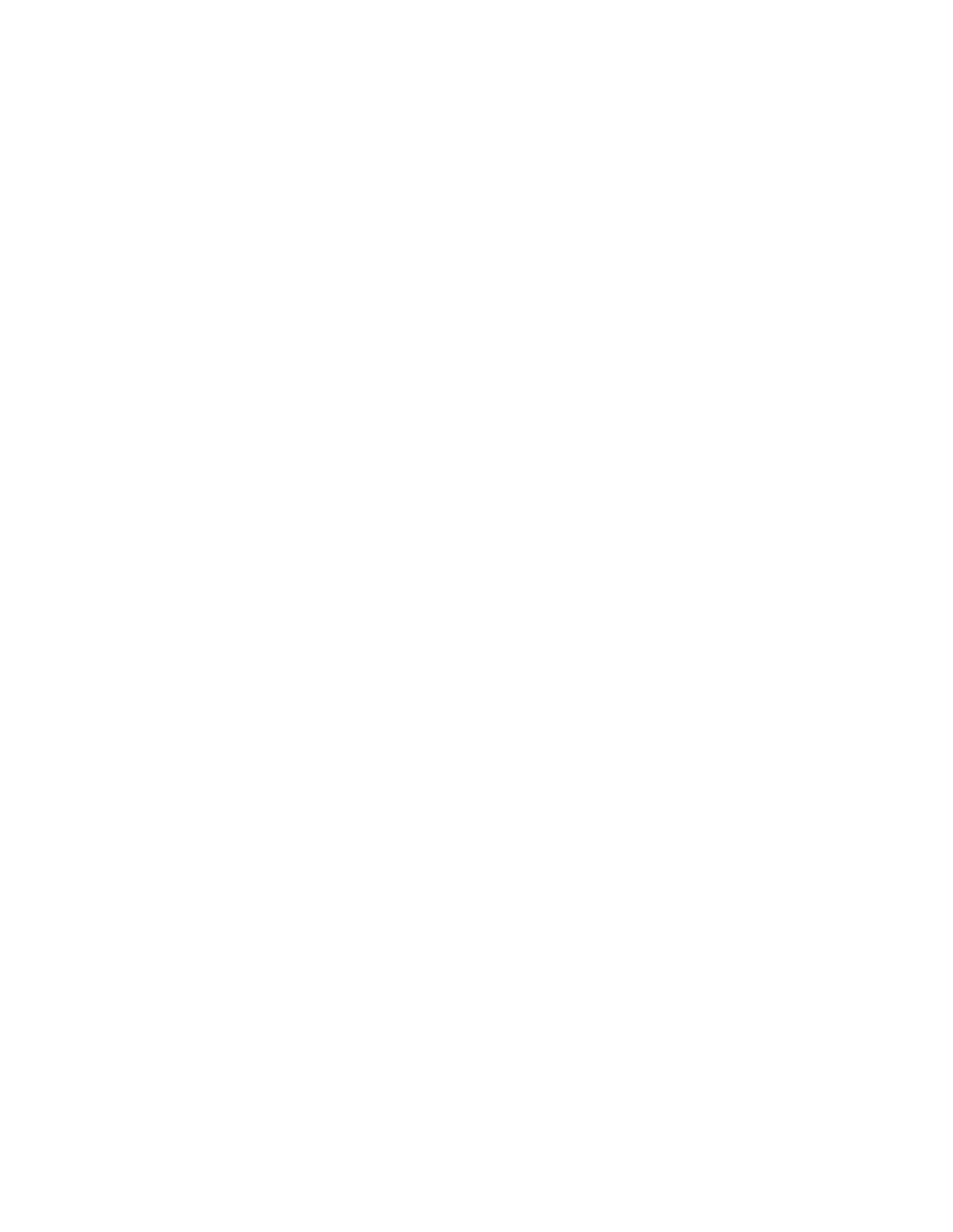## What do you see as the community's major weaknesses or liabilities?

#### **Types of Comments Received**

| <b>Category ID</b> | <b>Categories</b>                                                   | <b>Comments</b> |
|--------------------|---------------------------------------------------------------------|-----------------|
|                    | Economic Development, Jobs, Business, and Growth                    | 56              |
|                    | Natural Resources, Geography, Parks, Recreation, and Sustainability | 22              |
| 3                  | Arts, Culture, Institutions, and Schools                            |                 |
| 4                  | <b>Community Relations and Characteristics</b>                      | 16              |
|                    | Government, Ordinances, and Enforcement                             | 18              |
| 6                  | Infrastructure, Traffic, and Transit                                | 56              |
|                    | TOTAI                                                               | 173             |



| ID | <b>Frequent Responses (<math>\geq</math> 5 responses)</b>                      | <b>Responses</b> | # of Districts |
|----|--------------------------------------------------------------------------------|------------------|----------------|
|    | Student housing issues, such as maintenance, landlords, etc.                   | 15               |                |
|    | Land-locked, boundary issues, and limited physical growth                      |                  |                |
|    | Parking issues in the downtown and lack of enforcement                         |                  |                |
| 4  | Not biker or pedestrian friendly                                               |                  |                |
|    | Lack of housing for students, in the downtown; loss in value, rental vs. owner |                  |                |
| 6  | Division Street bad aesthetics and in need of improvements                     |                  |                |
|    | Lack of safe intersections                                                     |                  |                |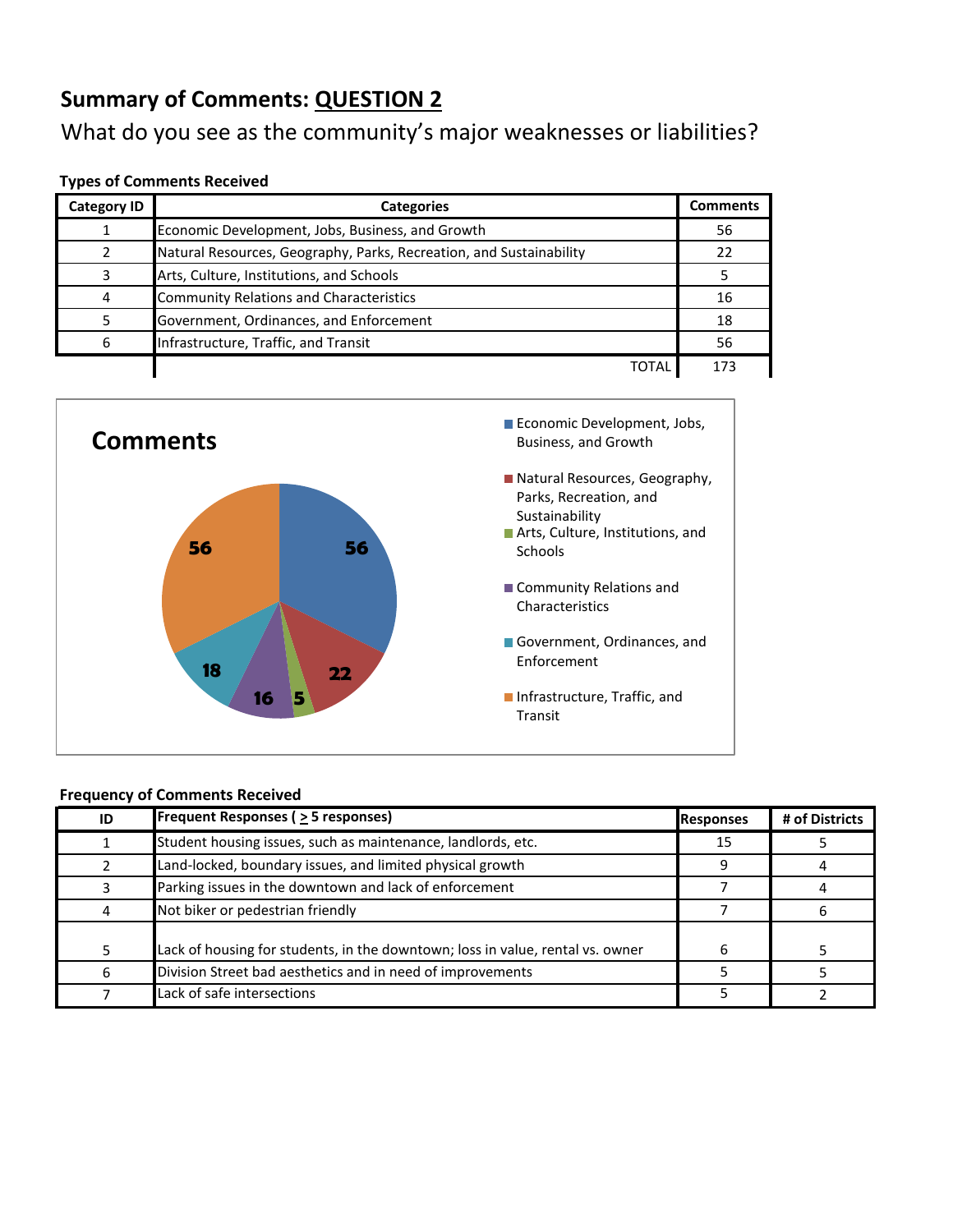| ID | What do you see as the community's major weaknesses or liabilities?      | <b>Comments</b> | <b>Districts</b> | <b>Category ID</b> |
|----|--------------------------------------------------------------------------|-----------------|------------------|--------------------|
|    | 1 Poor people                                                            | 1               | 1                | 4                  |
|    | 2 Low amount of high paying jobs                                         | 4               | 1,9              | 1                  |
|    | 3 Need more lighting(North side has more street lights)                  | 3               | 1,6,7            | 6                  |
|    | 4 Land-locked, boundary issues, limited physical growth                  | 9               | 1,8,10,11        | 2                  |
|    | 5 Aging infrastructure                                                   | 3               | 1,3,11           | 6                  |
|    | 6 Resistance to change                                                   | 1               | 1                | 4                  |
|    | 7 Water resources                                                        | 4               | 1, 3, 7          | $\overline{2}$     |
|    | 8 Government needs more specific meetings                                | $\mathbf{1}$    | 1                | 5                  |
|    | 9 Parking Issues - downtown, enforcement                                 | 7               | 1,2,5,9          | 6                  |
|    | 10 Poor public transportation                                            | 4               | 1, 3, 7          | 6                  |
|    | 11 Need more neighborhood associations                                   | 1               | 1                | $\overline{4}$     |
|    | 12 Better connections from downtown to neighborhoods(e.g. sidewalks)     | 2               | 1                | 6                  |
|    | 13 Make living easier for elderly                                        | 3               | 1,3              | 4                  |
|    | 14 Need to attract people in their 20's and 30's                         | 2               | 1,3              | 4                  |
|    | 15 Centerpoint drive has major traffic issues(by green houses)           | 1               | $\mathbf{1}$     | 6                  |
|    | 16 Lack of housing - student & downtown, loss in value, rental vs. owner | 6               | 2,3,4,9,10       | 1                  |
|    | 17 Development on City's fringes                                         | 1               | 9                | 1                  |
|    | 18 Lack of trusted physicians, not enough experience                     | 1               | $\overline{2}$   | 1                  |
|    | 19 Not enough hotels                                                     | 1               | 2                | 1                  |
|    | 20 Holiday Inn too expensive                                             | 1               | 2                | 1                  |
|    | 21 Lack of ordinance enforcement                                         | $\mathbf 1$     | $\boldsymbol{9}$ | 5                  |
|    | 22 Lack of manufacturing                                                 | 1               | 2                | 1                  |
|    | 23 Unfriendly business environment                                       | 3               | 2,4              | 1                  |
|    | 24 Aging population                                                      | 1               | 2                | 4                  |
|    | 25 Hwy 10 Bypass will kill businesses                                    | 2               | 2,7              | 6                  |
|    | 26 Mopeds on sidewalks                                                   | 1               | 2                | 6                  |
|    | 27 Most festivals revolve around alcohol                                 | 1               | $\overline{2}$   | 4                  |
|    | 28 Lack of green space in downtown                                       | 3               | 2,3,4            | 2                  |
|    | 29 Sidewalks by Emy J's                                                  | 2               | 1,4              | 6                  |
|    | 30 More farm shed                                                        | $\mathbf{1}$    | $\mathbf{1}$     | $\overline{2}$     |
|    | 31 Hwy 10 heavy traffic and dangerous                                    | 3               | 2,6,8            | 6                  |
|    | 32 Contaminated soils downtown                                           | 2               | 3,4              | 1                  |
|    | 33 Emerson School site                                                   | 1               | 3                | 1                  |
|    | 34 Wisconsin River underutilized                                         | 2               | 3                | 2                  |
|    | 35 Student housing issues - maintenance, landlords, etc.                 | 15              | 3,4,5,9,11       | 1                  |
|    | 36 Restaurant options                                                    | 2               | 3,6              | 1                  |
|    | 37 Arts and culture                                                      | 4               | 3                | 3                  |
|    | 38 Division Street bad aesthetics and in need of improvements            | 5               | 3,5,6,8,9        | 1                  |
|    | 39 Home inspections                                                      | $\overline{2}$  | 3,4              | 5                  |
|    | 40 Interest for regional transit                                         | 1               | 3                | 6                  |
|    | 41 More community partnerships with UWSP                                 | 1               | 3                | 3                  |
|    | 42 Lack of downtown businesses (hardware/grocery store)                  | 1               | 3                | $\mathbf{1}$       |
|    | 43 City Garage in Bukolt Park, needs to relocate                         | 2               | 4,8              | 5                  |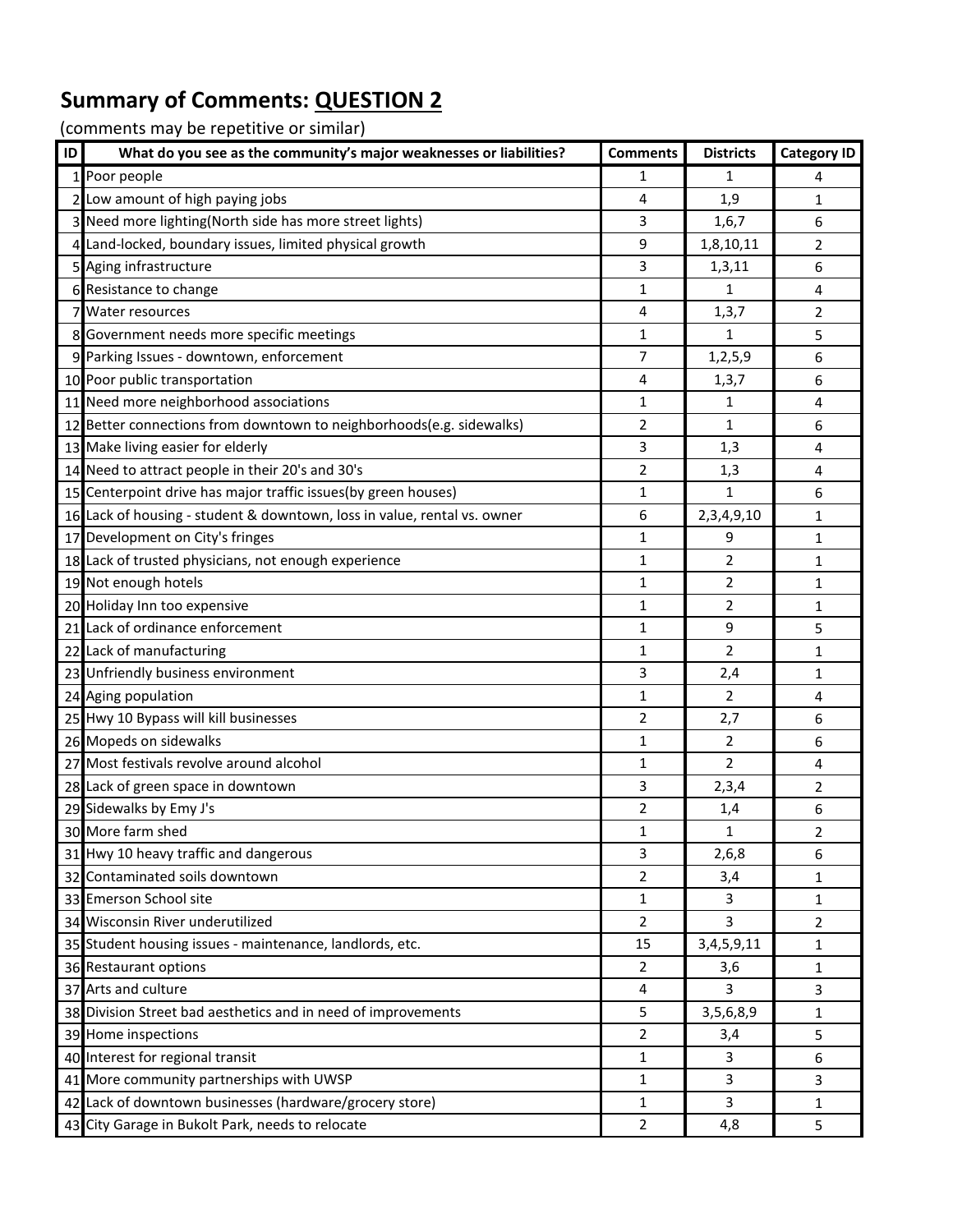| 44 Too much Lighting around city                                            | 2            | $\overline{4}$    | 6            |
|-----------------------------------------------------------------------------|--------------|-------------------|--------------|
| 45 Not biker or pedestrian friendly                                         | 7            | 4, 5, 6, 7, 8, 11 | 6            |
| 46 Lack of safe intersections                                               | 5            | 4,5               | 6            |
| 47 Vacant and decrepit buildings                                            | 3            | 4,9               | 1            |
| 48 Neighborhood streets too wide                                            | 1            | 4                 | 6            |
| 49 Geese and ducks in parks along the Wisconsin River                       | 1            | 4                 | 2            |
| 50 Too much traffic                                                         | 1            | 4                 | 6            |
| 51 Too many one-way streets                                                 | 2            | 4,5               | 6            |
| 52 City is ugly aesthetically                                               | 2            | 4,9               | 4            |
| 53 North Point Drive needs to be marked as four lanes if used as four lanes | 1            | 4                 | 6            |
| 54 Southside Stevens Point needs attention                                  | 1            | 4                 | 4            |
| 55 Lack of continuity with sidewalks                                        | 2            | 4,7               | 6            |
| 56 Connection of downtown to river                                          | 1            | 4                 | 2            |
| 57 Low retail chains presence                                               | 3            | 6,7               | $\mathbf{1}$ |
| 58 No large sports complex                                                  | 1            | 6                 | 1            |
| 59 Lack of grocery stores                                                   | 1            | 7                 | 1            |
| 60 Lighting with sports complex                                             | 1            | 7                 | 1            |
| 61 Need for better roads (blacktop covered)                                 | 2            | 7,11              | 6            |
| 62 Need for better subdivision ordinance requirements                       | 1            | 7                 | 5            |
| 63 Need for better aesthetic requirements for development                   | 1            | 7                 | 5            |
| 64 High taxes                                                               | 3            | 8,11              | 5            |
| 65 Empty stores downtown                                                    | 1            | 8                 | 1            |
| 66 Edgewater Manor vacancy rate                                             | 1            | 8                 | 1            |
| 67 Water pumping capacity affecting neighbors                               | 1            | 8                 | 6            |
| 68 City debt                                                                | 2            | 9,11              | 5            |
| 69 Flood zone and insurance                                                 | 1            | 9                 | 2            |
| 70 High cost of living                                                      | 2            | 9                 | 4            |
| 71 Dangerous Minnesota Avenue at the intersection with Business 51          | 1            | 10                | 6            |
| 72 Hwy HH and Whiting Avenue has a lack of crosswalks                       | $\mathbf{1}$ | 10                | 6            |
| 73 Need pedestrian accommodations on Sherman Avenue                         | 1            | 10                | 6            |
| 74 Canadian National Railroad blocking city streets                         | 2            | 5,10              | 5            |
| 75 The 10 <sup>th</sup> District is a linear district, not a nodal district | 1            | 10                | 4            |
| 76 Speeding on Business 51                                                  | 1            | 10                | 5            |
| 77 Tax incremental financing districts burden on school district            | 1            | 11                | 5            |
| 78 Previous city comprehensive plan was never fully utilized                | 1            | 11                | 5            |
| 79 No diversity of business                                                 | 1            | 11                | 1            |
| <b>TOTAL</b>                                                                | 173          |                   |              |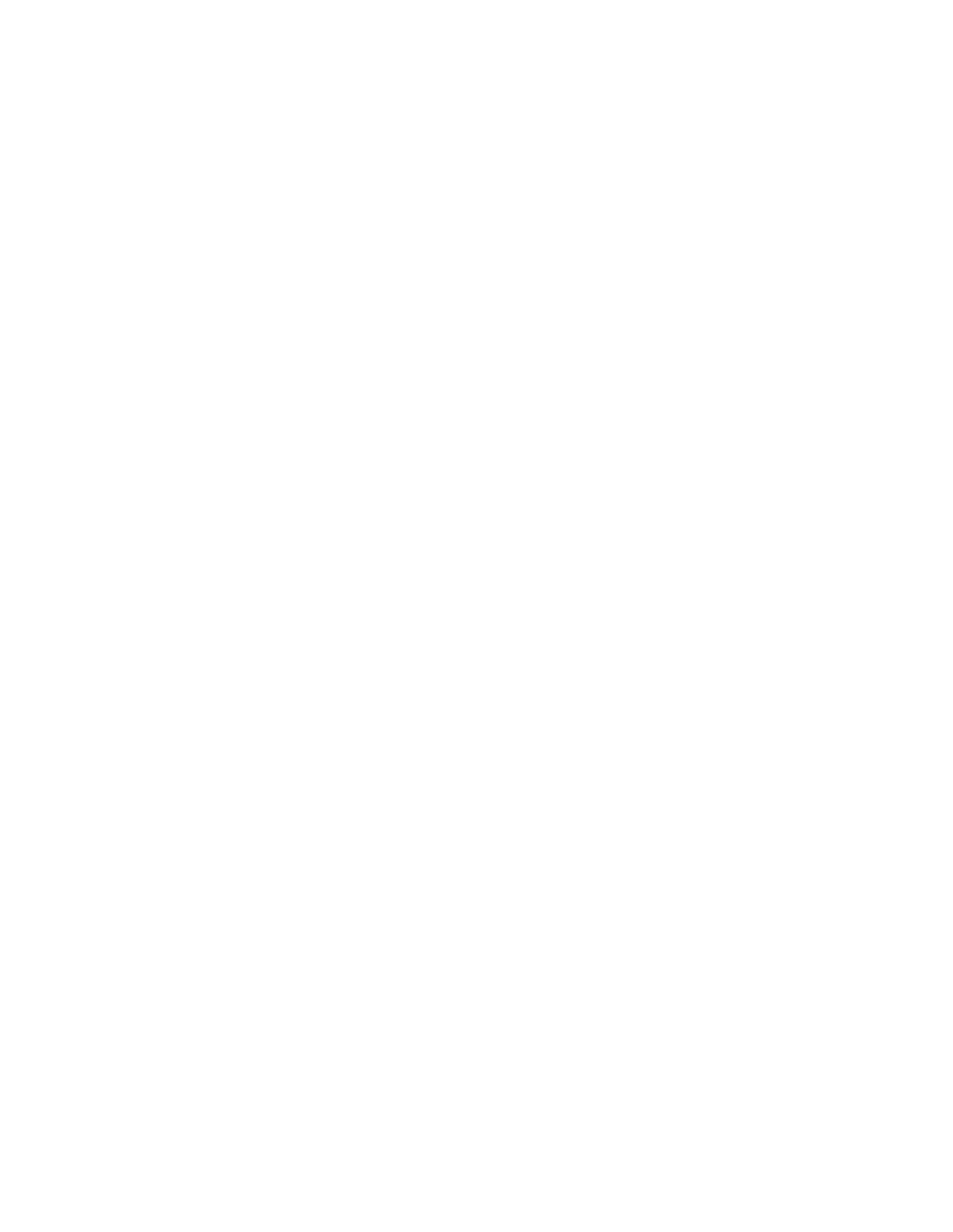What do you see as the community's major opportunities?

#### **Types of Comments Received**

| <b>Category ID</b> | <b>Categories</b>                                                   | <b>Comments</b> |
|--------------------|---------------------------------------------------------------------|-----------------|
|                    | Economic Development, Jobs, Business, and Growth                    | 58              |
|                    | Natural Resources, Geography, Parks, Recreation, and Sustainability | 18              |
| R                  | Arts, Culture, Institutions, and Schools                            | 8               |
| 4                  | <b>Community Relations and Characteristics</b>                      | 36              |
|                    | Government, Ordinances, and Enforcement                             | 32              |
| 6                  | Infrastructure, Traffic, and Transit                                | 41              |
|                    | TOTAL                                                               | 193             |



| ID | <b>Frequent Responses (<math>\geq</math> 5 responses)</b>                                               | <b>Responses</b> | # of Districts |
|----|---------------------------------------------------------------------------------------------------------|------------------|----------------|
|    | Bike/pedestrian friendly community - markings, crosswalks, railroad                                     | 24               | 10             |
| 2  | Infill/business development and diversity - Downtown, Highway 10, South Side,<br>etc.                   | 17               | 10             |
| 3  | Aesthetics and vitality improvements - Division Street and Downtown                                     | 13               | 5              |
| 4  | Repurpose vacant or underutilized buildings/sites - Emerson School and former<br>Lullabye Furniture lot | 11               | 6              |
| 5  | Maintenance and occupancy enforcement for housing                                                       |                  | ς              |
| 6  | Maintain and promote community characteristics and events - pamphlets and<br>signs                      |                  | 5.             |
| 7  | Keep UWSP graduates in Stevens Point                                                                    |                  |                |
| 8  | Better balance needed between nodes of transportation - park and ride                                   | 6                |                |
| 9  | Sustainable community                                                                                   | 5                |                |
| 10 | Stronger partnership between UWSP and the City                                                          | 5.               | 4              |
| 11 | Increase in affordable and senior housing                                                               | 5.               | 5.             |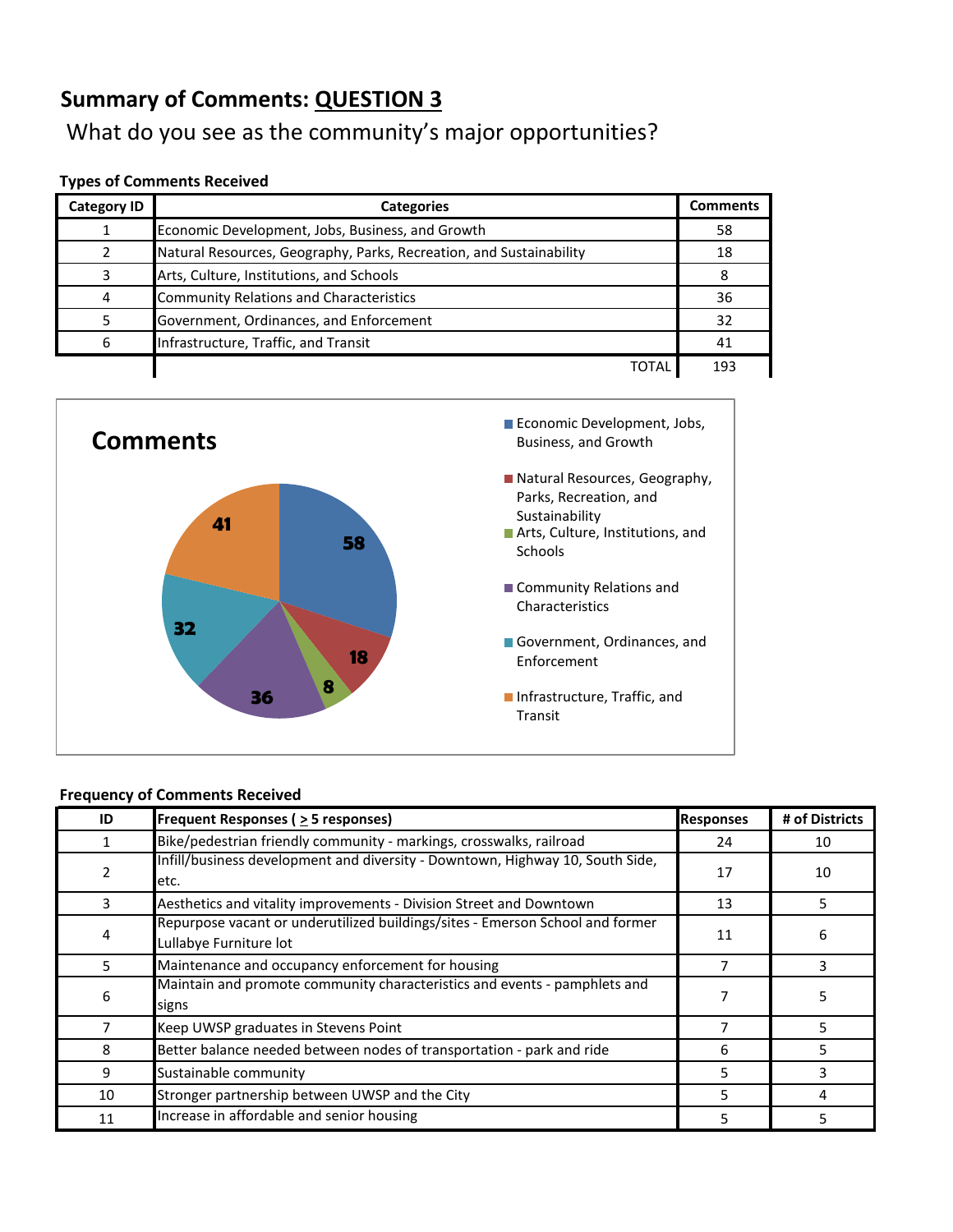| ID | What do you see as the community's major opportunities?                                                 | <b>Comments</b> | <b>Districts</b>               | <b>Category ID</b> |
|----|---------------------------------------------------------------------------------------------------------|-----------------|--------------------------------|--------------------|
|    | 1 Industrial park                                                                                       | 2               | 1,4                            | 1                  |
|    | 2 East Park Commerce Center                                                                             | 3               | 1, 5, 9                        | 1                  |
|    | 3 Better balance needed between nodes of transportation - park and ride                                 | 6               | 2,3,4,5,6                      | 6                  |
|    | 4 Bike/pedestrian friendly community - markings, crosswalks, and railroad                               | 24              | 1, 3, 4, 5, 6, 7, 8, 9, 10, 11 | 6                  |
|    | 5 Rail transportation                                                                                   | 1               | 1                              | 6                  |
|    | 6 Creative place making and economy                                                                     | 4               | 1,4,9                          | 3                  |
|    | 7 Sustainable community                                                                                 | 5               | 1,4,9                          | 2                  |
|    | 8 More green spaces                                                                                     | 4               | 1,3,4,8                        | $\overline{2}$     |
|    | 9 Better ways for elderly to get around                                                                 | 1               | $\mathbf{1}$                   | 6                  |
| 10 | Infill/business development and diversity - Downtown, Highway 10, South Side,<br>etc.                   | 17              | 1,2,3,4,5,6,7,9,10,11          | 1                  |
|    | 11 Convert Comfort Inn and Motel into student housing                                                   | 1               | 2                              | 1                  |
|    | 12 Parking for students                                                                                 | 1               | $\overline{2}$                 | 3                  |
|    | 13 Maintenance and occupancy enforcement for housing                                                    | 7               | 2,3,9                          | 5                  |
|    | 14 Job creation, especially in manufacturing                                                            | 3               | 2,3,10                         | 1                  |
|    | 15 Balloon rally                                                                                        | 1               | 2                              | 3                  |
|    | 16 Parades                                                                                              | 1               | 2                              | 3                  |
|    | 17 Internship at visitors bureau                                                                        | 1               | $\overline{2}$                 | 1                  |
| 18 | Maintain and promote community characteristics and events - pamphlets and<br>signs                      | 7               | 2,4,5,6,10                     | 4                  |
|    | 19 Keep UWSP graduates in Stevens Point                                                                 | 7               | 2, 3, 4, 5, 6                  | 4                  |
|    | 20 Kmart closing to bring in mixed use development                                                      | 2               | 2,3                            | 1                  |
|    | 21 Connect Riverfront with Downtown                                                                     | 3               | 3,4                            | $\overline{2}$     |
|    | 22 Increasing cultural diversity                                                                        | 3               | 3,4,11                         | 4                  |
|    | 23 Aesthetics and vitality improvements - Division Street and Downtown                                  | 13              | 3,4,9,10,11                    | 4                  |
|    | 24 Expanding historic districts                                                                         | 4               | 3,4                            | 5                  |
|    | 25 Rehabilitation of homes back to single family uses                                                   | 4               | 3,7,10                         | 1                  |
|    | 26 Laws/ordinances for rentals - annual inspections needed                                              | 4               | 3,7                            | 5                  |
|    | 27 Increase in police force and emergency response                                                      | 3               | 3,8,9                          | 5                  |
|    | 28 Community involvement                                                                                | $\overline{2}$  | 3,9                            | 4                  |
|    | 29 Traffic reduction in Downtown area                                                                   | 1               | 3                              | b                  |
|    | 30 Expansion of riverfront parks - Bukholt and Pfiffner                                                 | $\overline{2}$  | 4                              | $\overline{2}$     |
|    | 31 Stronger partnership between UWSP and the City                                                       | 5               | 4,8,9,11                       | 5                  |
|    | 32 Fox Theater improvement                                                                              | 4               | 4,5,6,9                        | 1                  |
|    | 33 Increase in affordable and senior housing                                                            | 5               | 5,8,9,10,11                    | 1                  |
|    | 34 Youth programs and community activities                                                              | 4               | 6                              | 4                  |
| 35 | Repurpose vacant or underutilized buildings/sites - Emerson School and former<br>Lullabye Furniture lot | 11              | 1,4,6,7,8,9                    | 1                  |
|    | 36 More chain-style restaurant                                                                          | 1               | 6                              | 1                  |
|    | 37 Maintain four lanes on Business 51                                                                   | 1               | 6                              | 6                  |
|    | 38 Better street lighting in neighborhoods                                                              | 1               | $\overline{7}$                 | 5                  |
|    | 39 More responsive government                                                                           | 2               | 7,9                            | 5                  |
|    | 40 Stormwater issues - Residential and McDill                                                           | 2               | 7,10                           | 6                  |
|    | 41 Long term use for Edgewater Manor                                                                    | $\mathbf 1$     | 8                              | $\mathbf{1}$       |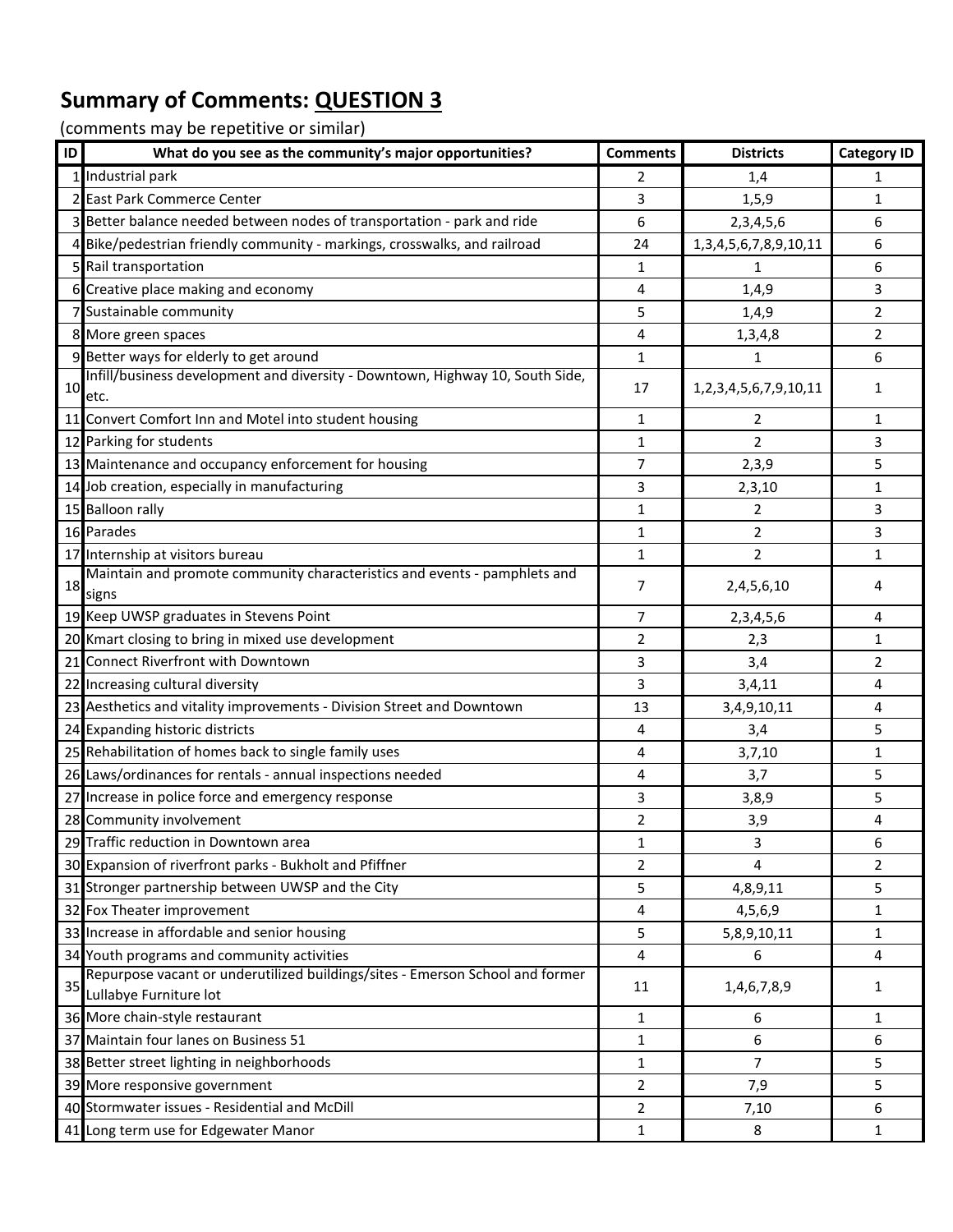| 42 Fringe development - Brilowski Road to Jordan                                                                                       |     | 8     |               |
|----------------------------------------------------------------------------------------------------------------------------------------|-----|-------|---------------|
| 43 Public pool                                                                                                                         |     | 9     |               |
| 44 Alcohol issue with UWSP campus                                                                                                      |     | 9     | 3             |
| 45 City plowing of former Copps grocery store (south side)                                                                             |     | 10    | 5.            |
| 46 Operate buses on weekends - transportation to events                                                                                |     | 10    | 6             |
| 47 Develop disc golf course on Patch Street                                                                                            |     | 10    |               |
| Accommodate and cater to growing businesses (Berkshire Hathaway) leads to<br>48<br>development                                         |     | 10    |               |
| 49 Creation of historic park near Copps grocery (south side)                                                                           |     | 10    | $\mathcal{L}$ |
| 50 Traffic light analysis throughout the City                                                                                          | 2   | 10    | 6             |
| 51 Municipal partnerships - share costs of services (McDill dam)                                                                       | 3   | 10,11 | 5             |
| Left turn arrows needed at the intersection of North Point Drive and Division<br>52<br>Street as well as Maria Drive and Fourth Avenue |     | 11    | 6             |
| 53 Hoover Avenue overpass                                                                                                              |     | 11    | 6             |
| 54 Utilization and incorporation of City plans and documents                                                                           |     | 11    |               |
| TOTAL                                                                                                                                  | 193 |       |               |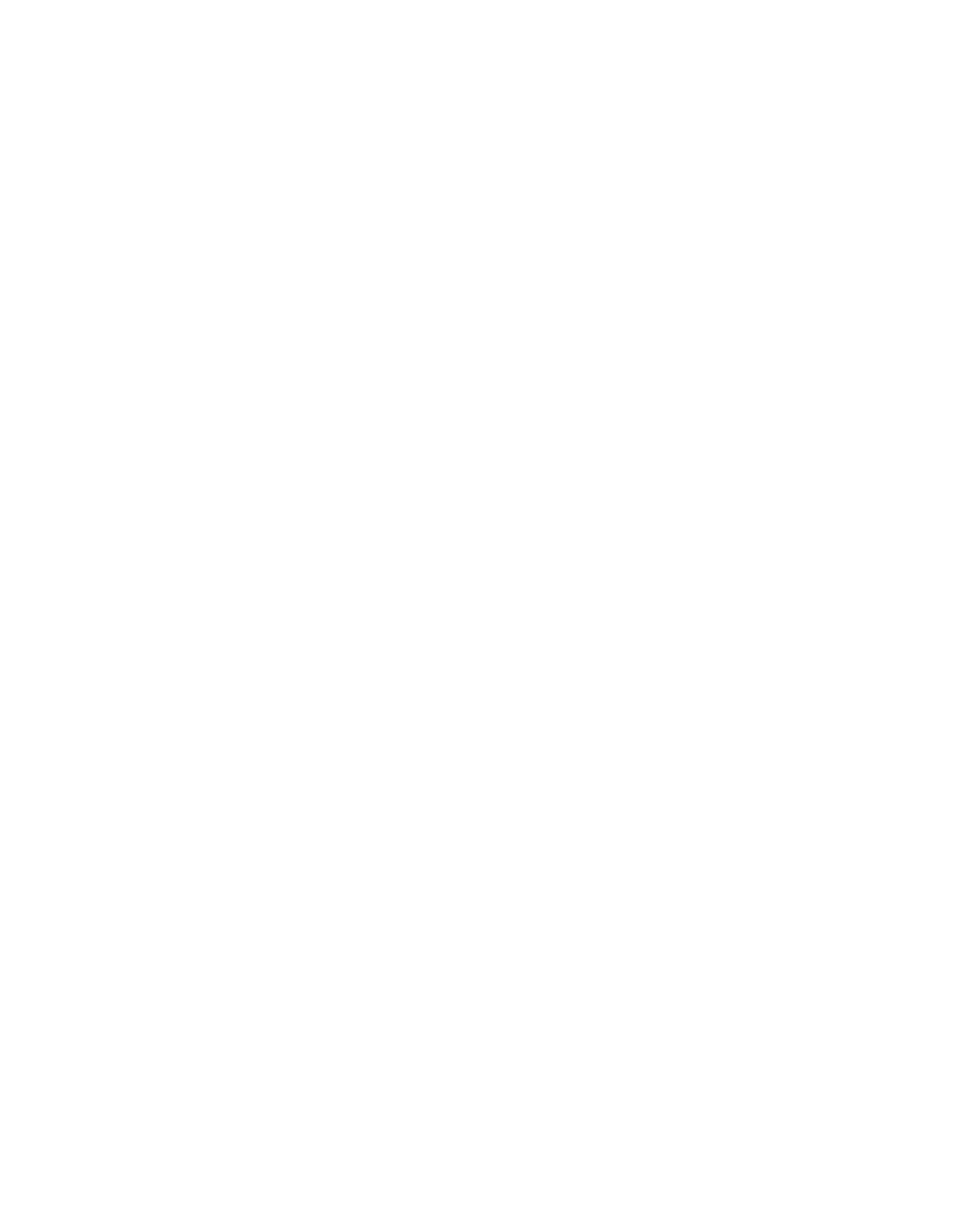## What do you see as the community's major threats?

#### **Types of Comments Received**

| <b>Category ID</b> | <b>Categories</b>                                                   | <b>Comments</b> |
|--------------------|---------------------------------------------------------------------|-----------------|
|                    | Economic Development, Jobs, Business, and Growth                    | 31              |
|                    | Natural Resources, Geography, Parks, Recreation, and Sustainability | 12              |
| っ                  | Arts, Culture, Institutions, and Schools                            |                 |
| 4                  | <b>Community Relations and Characteristics</b>                      | 19              |
|                    | Government, Ordinances, and Enforcement                             | 11              |
| 6                  | Infrastructure, Traffic, and Transit                                | 25              |
|                    | TOTAI                                                               | 100             |



| ID | <b>Frequent Responses (<math>\geq</math> 4 responses)</b>            | Responses | # of Districts |
|----|----------------------------------------------------------------------|-----------|----------------|
|    | Multi-Family housing - apartments, student housing riverfront condos |           |                |
|    | Limited physical expansion - landlocked                              |           |                |
|    | Development competition - Stevens Point vs. Plover                   |           |                |
|    | Lack of communication between government and public                  |           |                |
|    | People move away after graduation - brain drain                      |           |                |
| 6  | Higher cost of living and low wages                                  |           |                |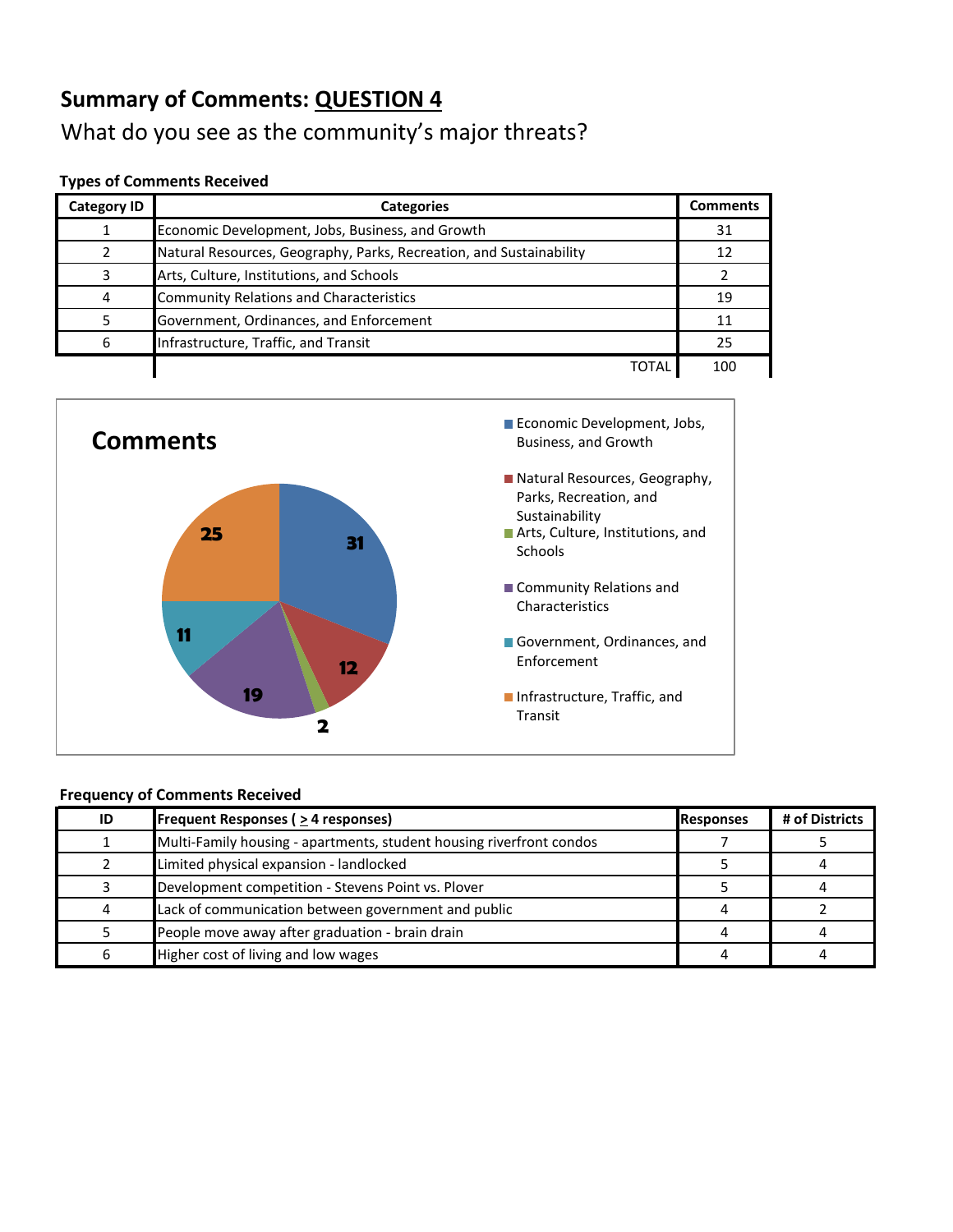| ID | What do you see as the community's major threats?                       | <b>Comments</b> | <b>Districts</b> | <b>Category ID</b> |
|----|-------------------------------------------------------------------------|-----------------|------------------|--------------------|
|    | Flooding and natural disasters                                          | 1               | 1                | 2                  |
|    | Lack sufficient funding for schools                                     | 1               | 1                | 3                  |
|    | 3 Lack of communication between government and public                   | 4               | 1,4              | 5                  |
|    | Aging community                                                         | 2               | 1,11             | 4                  |
|    | 5 Skills gap                                                            | 1               | 1                | 4                  |
|    | 6 People move away after graduation - brain drain                       | 4               | 1,4,9,11         | 4                  |
|    | Limited physical expansion - landlocked                                 | 5               | 1,4,5,11         | 2                  |
|    | 8 Multi-Family housing - apartments, student housing, riverfront condos | 7               | 1,2,3,4,10       | 1                  |
|    | 9 College students                                                      | 3               | 2,4,5            | 4                  |
|    | 10 Parking near university                                              | 3               | 2,9              | 6                  |
| 11 | South side "pod" housing has too many residents                         | $\mathbf{1}$    | $\overline{2}$   | 1                  |
|    | Mopeds on sidewalks                                                     | 1               | $\overline{2}$   | 6                  |
|    | 13 Deer                                                                 | $\mathbf{1}$    | $\overline{2}$   | 2                  |
|    | 14 Development restrictions, ordinances, etc.                           | 3               | 2,3,4            | 1                  |
|    | 15 Manufacturing sector, limited jobs - paper industry                  | 3               | 2,3              | 1                  |
|    | 16 High crime rate                                                      | $\mathbf{1}$    | 1                | 4                  |
|    | 17 Street racing of vehicles on local roads                             | 1               | 3                | 5                  |
|    | 18 Dependency on cars - limited transportation options                  | 2               | 4,6              | 6                  |
|    | 19 Construction of buildings and benches in parks - donation publicity  | 3               | 4,5              | $\overline{2}$     |
|    | 20 Demolition of historic properties                                    | 1               | 4                | 1                  |
|    | 21 Geese in parks                                                       | 1               | 4                | 2                  |
|    | 22 Environmental contamination                                          | $\mathbf{1}$    | $\overline{4}$   | 1                  |
|    | 23 Traffic on city streets                                              | 2               | 5,6              | 6                  |
|    | 24 Fringe development                                                   | 2               | 5,9              | 1                  |
|    | 25 Limited business diversity and passion                               | 3               | 4,5,11           | 1                  |
|    | 26 Strong development mindset - ignoring surrounding neighborhoods      | 3               | 6                | 5                  |
|    | 27 Business 51 development (roundabouts)                                | 2               | 6,9              | 6                  |
|    | 28 Not biker and pedestrian friendly                                    | 1               | 6                | 6                  |
|    | 29 Jet breaking noise from airport                                      | 1               | 6                | 6                  |
|    | 30 Limited lodging for visitors                                         | $\mathbf{1}$    | 6                | 1                  |
|    | 31 Business Park development                                            | $\mathbf{1}$    | 6                | 1                  |
|    | 32 Higher cost of living and low wages                                  | 4               | 7,10,11          | 4                  |
|    | 33 New I-39 on/off ramp                                                 | 1               | $\overline{7}$   | 6                  |
|    | 34 Highway 10 bypass will affect business                               | $\overline{2}$  | 7,10             | 6                  |
|    | 35 Storm sewer issue                                                    | 3               | 7,10             | 6                  |
|    | 36 Development competition - Stevens Point vs. Plover                   | 5               | 7,8,9,10         | 1                  |
|    | 37 Housing stock - limited, old, etc.                                   | $\overline{2}$  | 7,11             | 1                  |
|    | 38 Oak Wilt                                                             | $\mathbf{1}$    | 8                | $\overline{2}$     |
|    | 39 Railroad tracks                                                      | 3               | 3,8,9            | 6                  |
|    | 40 City garage in Bukholt Park                                          | 1               | 8                | 6                  |
|    | 41 Infrastructure and utilities                                         | $\overline{2}$  | 9                | 6                  |
| 42 | Growth of city - size and population                                    | $\overline{2}$  | 6,9              | 4                  |
|    | 43 City debt                                                            | $\overline{2}$  | 9,10             | 5                  |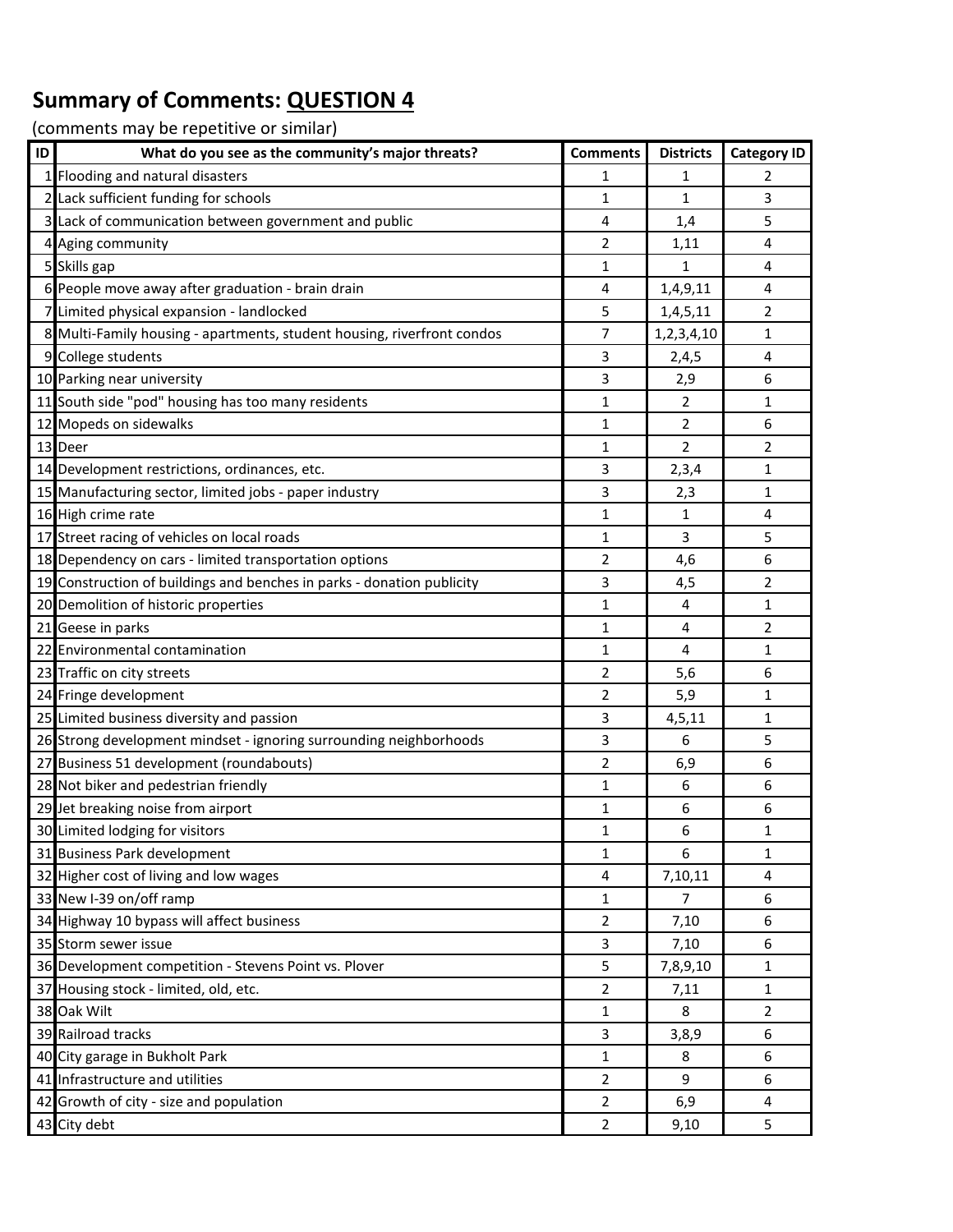| 44 UWSP development and growth                                   |     |    |  |
|------------------------------------------------------------------|-----|----|--|
| 45 New Kwik Trip (Church Street) damaging surrounding businesses |     | 10 |  |
| 46 Business 51 road reconstruction project delay                 |     | 10 |  |
| 47 Drinking culture in downtown - ruining entertainment          |     |    |  |
| 48 Countywide ambulance service - threat of not sharing services |     |    |  |
| 49 Poor housing stock in the urban core and downtown             |     |    |  |
| TOTALI                                                           | 100 |    |  |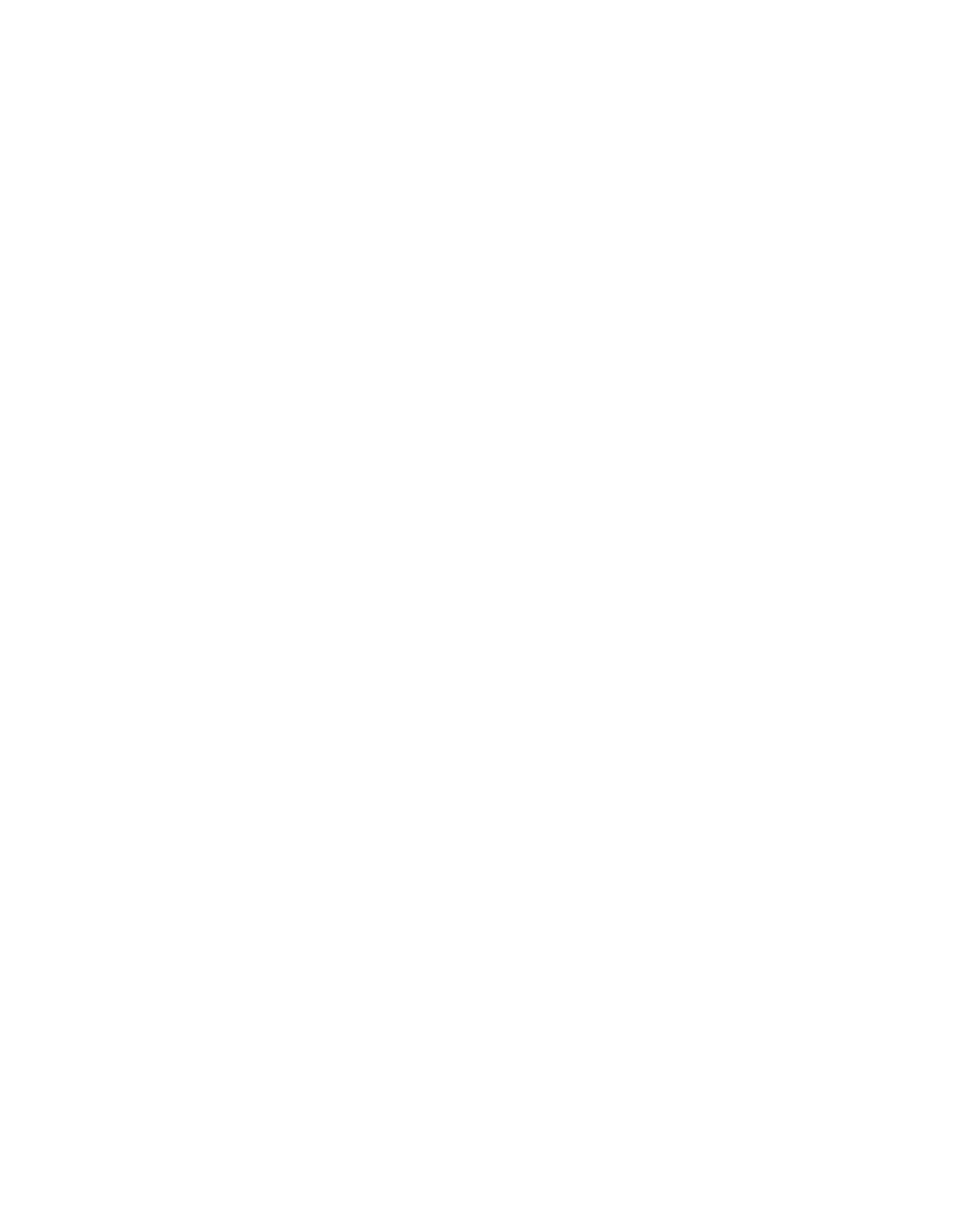What is your dream community?

#### **Types of Comments Received**

| <b>Category ID</b> | <b>Categories</b>                                                   | <b>Comments</b> |
|--------------------|---------------------------------------------------------------------|-----------------|
|                    | Economic Development, Jobs, Business, and Growth                    | 46              |
|                    | Natural Resources, Geography, Parks, Recreation, and Sustainability | 4               |
| 3                  | Arts, Culture, Institutions, and Schools                            | 10              |
| 4                  | Community Relations and Characteristics                             | 22              |
|                    | Government, Ordinances, and Enforcement                             |                 |
| 6                  | Infrastructure, Traffic, and Transit                                | 11              |
|                    | <b>TOTAL</b>                                                        | 96              |



| ID             | Frequent Responses ( $\geq$ 4 responses)                                                    | <b>Responses</b> | # of Districts |
|----------------|---------------------------------------------------------------------------------------------|------------------|----------------|
|                | Economic growth                                                                             |                  |                |
| $\overline{2}$ | Bike and pedestrian friendly                                                                |                  | 6              |
| 3              | Improved community pride and spirit - small town feeling                                    |                  |                |
| 4              | Arts and cultural activities                                                                | 6                | 4              |
| 5.             | Higher paying jobs                                                                          | 5                | 5.             |
| 6              | Maintain and improve housing stock and living conditions - historic, modest<br>Ihomes       | 5                | 4              |
|                | Commercial development                                                                      | 5                |                |
| 8              | Improve quality of life - environmental, sustainable                                        | 5                | 4              |
| 9              | Infill development - quality not quantity                                                   | 4                |                |
| 10             | Development of former Emerson School site                                                   | 4                |                |
| 11             | Promotion and expansion of local business - thriving revitalized downtown,<br>historic feel | 4                |                |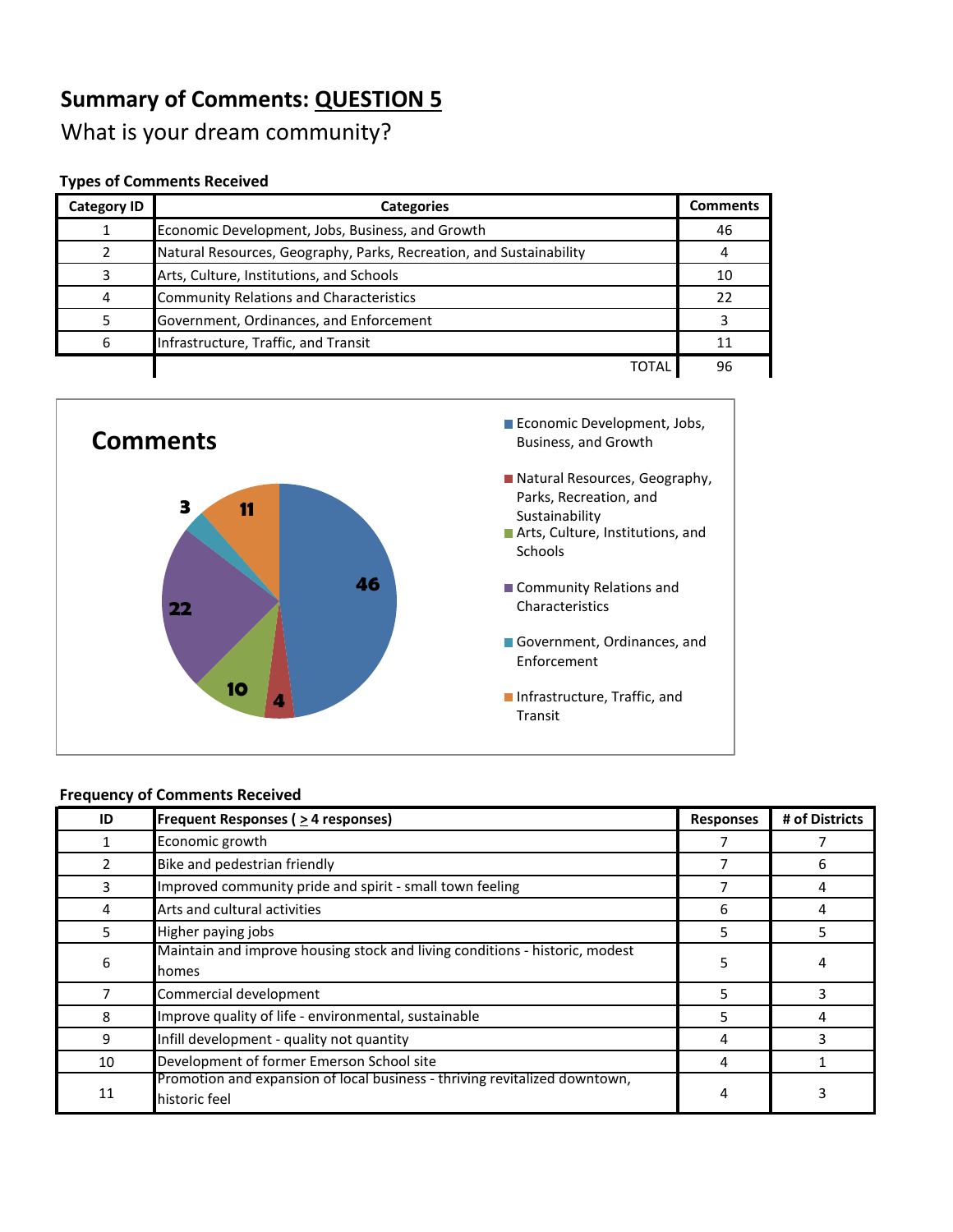| ID | What is your dream community?                                                                  | <b>Comments</b> | <b>Districts</b> | <b>Category ID</b> |
|----|------------------------------------------------------------------------------------------------|-----------------|------------------|--------------------|
|    | 1 Economic growth                                                                              | 7               | 1,3,6,8,9,10,11  | 1                  |
|    | 2 Higher paying jobs                                                                           | 5               | 1,3,4,8,9        | 1                  |
|    | 3 Maintain good values                                                                         | 3               | 1,4,6            | 4                  |
|    | 4 Diverse housing opportunities                                                                | 3               | 1,9              | 1                  |
|    | 5 No cars on downtown streets                                                                  | 1               | $\mathbf{1}$     | 6                  |
|    | 6 Bike and pedestrian friendly                                                                 | 7               | 1,3,4,5,9,10     | 6                  |
|    | 7 Centerpoint Drive becoming a two way                                                         | $\mathbf{1}$    | $\mathbf{1}$     | 6                  |
|    | 8 Maintain and improve housing stock and living conditions - historic, modest homes            | 5               | 1,8,10,11        | 1                  |
|    | 9 Cultural Activities & Arts                                                                   | 6               | 1,3,8,10         | 3                  |
|    | 10 Keep university student in the City                                                         | 1               | 1                | 3                  |
|    | 11 Professional business friendly atmosphere                                                   | 3               | 1,8              | 4                  |
|    | 12 Operating Fox Theater                                                                       | $\overline{2}$  | 1,8              | 3                  |
|    | 13 Membership for arts incubator                                                               | 1               | $\mathbf{1}$     | 3                  |
|    | 14 Restore older neighborhoods - maintain historic                                             | 3               | 1,9,10           | 1                  |
|    | 15 Develop former Lullabye Furniture site                                                      | $\overline{2}$  | 1,3              | 1                  |
|    | 16 Improved community pride and spirit - small town feeling                                    | 7               | 3,8,10,11        | 4                  |
|    | 17 Infill development - quality not quantity                                                   | 4               | 3,8,10           | 1                  |
|    | 18 Development of former Emerson School site                                                   | 4               | 3                | 1                  |
|    | 19 Strong relationship students and home owners                                                | 1               | 3                | 4                  |
|    | 20 Commercial development                                                                      | 5               | 3,8,9            | 1                  |
|    | 21 Development of University area                                                              | 2               | 3                | 1                  |
|    | 22 More single family homes                                                                    | 1               | 3                | 1                  |
|    | 23 Improve quality of life - environmental, sustainable                                        | 5               | 3,5,9,10         | 4                  |
|    | 24 Utilize Riverfront with events                                                              | 1               | 3                | 2                  |
|    | 25 Improved shoreline                                                                          | 1               | 4                | 2                  |
|    | 26 A transition in leadership - no cronyism                                                    | $\overline{2}$  | 4                | 5                  |
|    | Promotion and expansion of local business - thriving revitalized downtown, historic<br>27 feel | 4               | 3,4,8            | 1                  |
|    | 28 Better public transit - shuttle to airport                                                  | 2               | 3,5              | 6                  |
|    | 29 Utilize existing community plans                                                            | 1               | 5                | 5                  |
|    | 30 Amenities to attract younger families                                                       | $\mathbf{1}$    | 8                | 4                  |
|    | 31 Diverse community                                                                           | 2               | 9                | 4                  |
|    | 32 High density                                                                                | $\mathbf{1}$    | 9                | 1                  |
|    | 33 Better maintained public space                                                              | 1               | 9                | $\overline{2}$     |
|    | 34 Parks                                                                                       | $\mathbf{1}$    | 10               | $\overline{2}$     |
|    | <b>TOTAL</b>                                                                                   | 96              |                  |                    |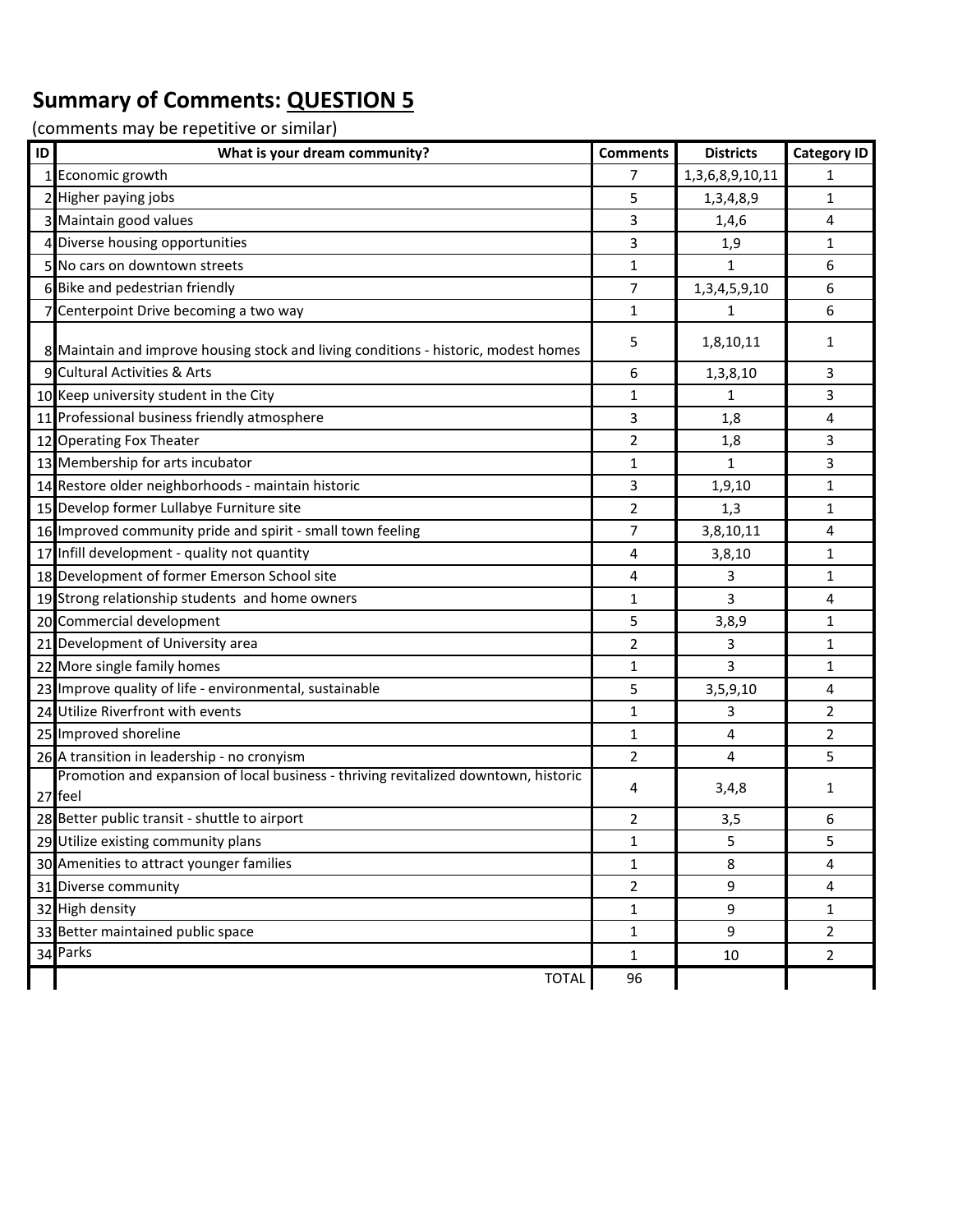## **Summary of Comments: QUESTION 6** What type of community do we want to create?

#### **Types of Comments Received**

| <b>Category ID</b> | <b>Categories</b>                                                   | Comments |
|--------------------|---------------------------------------------------------------------|----------|
|                    | Economic Development, Jobs, Business, and Growth                    | 10       |
|                    | Natural Resources, Geography, Parks, Recreation, and Sustainability |          |
|                    | Arts, Culture, Institutions, and Schools                            |          |
| 4                  | <b>Community Relations and Characteristics</b>                      | 20       |
|                    | Government, Ordinances, and Enforcement                             |          |
| 6                  | Infrastructure, Traffic, and Transit                                |          |
|                    | ТОТА                                                                |          |



| ID | <b>Frequent Responses (<math>\geq</math> 4 responses)</b>   | <b>Responses</b> | # of Districts |
|----|-------------------------------------------------------------|------------------|----------------|
|    | Diverse culture and promotion thereof - people              |                  |                |
|    | Responsive government - dissemination of public information |                  |                |
|    | Growth and development - Division Street, inner city        |                  |                |
| 4  | More green space and parks                                  |                  |                |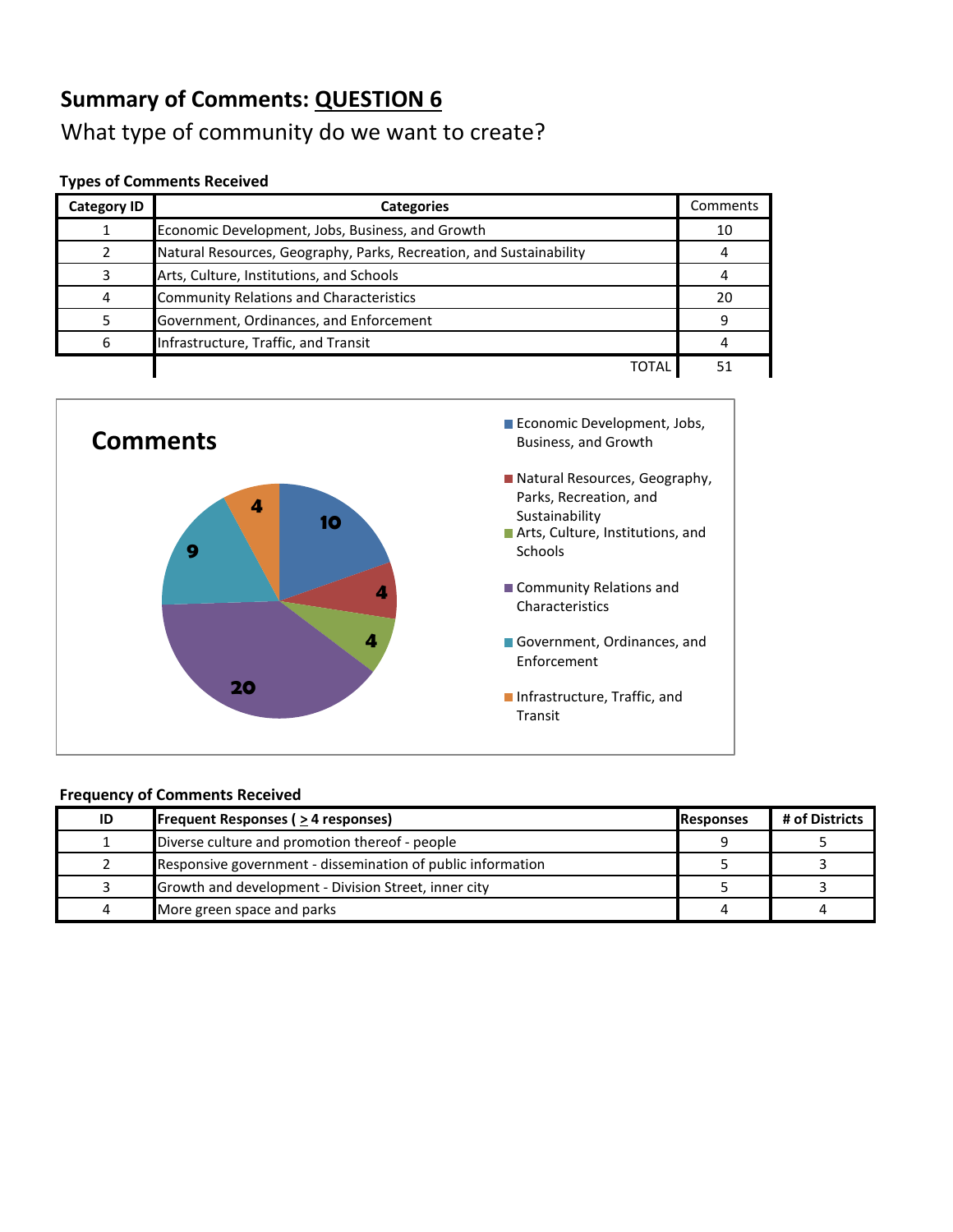| ID | What type of community do we want to create?                   | <b>Comments</b> | <b>Districts</b> | <b>Category ID</b> |
|----|----------------------------------------------------------------|-----------------|------------------|--------------------|
|    | Common dispatch for government units                           | 1               | 1                | 5                  |
|    | 2 Inviting community for new businesses                        | 2               | 1                | 4                  |
|    | 3 Intergovernmental cooperation                                | 1               | 1                | 5                  |
|    | 4 Keep library in downtown                                     | $\mathbf{1}$    | 1                | 1                  |
|    | 5 Public art, landscaping and beautification                   | 3               | 1,10,11          | 3                  |
|    | 6 Safe and secure place to live                                | 3               | 1,3              | 4                  |
|    | 7 More green space and parks                                   | 4               | 1,4,5,10         | $\overline{2}$     |
|    | 8 Regional market for Central Wisconsin - tourism              | $\overline{2}$  | 9,11             | 4                  |
|    | 9 Diverse culture and promotion thereof - people               | 9               | 1,2,4,8,9        | 4                  |
|    | 10 Neighborhood identities - associations                      | $\mathbf{1}$    | $\mathbf{1}$     | 4                  |
|    | 11 Walkable community                                          | $\overline{2}$  | 1,3              | 6                  |
|    | 12 Adaptable to climate/resource changes                       | 1               | 1                | 4                  |
|    | 13 Growth and development - Division Street, inner city        | 5               | 3,4,10           | $\mathbf{1}$       |
|    | 14 Eliminate slumlords                                         | $\mathbf{1}$    | 3                | 4                  |
|    | 15 Enforcement of student housing inspections                  | $\overline{2}$  | 3,11             | 5                  |
|    | 16 Remove price increases on rental properties                 | $\mathbf{1}$    | 3                | 4                  |
|    | 17 Living wage jobs                                            | $\mathbf{1}$    | 4                | 1                  |
|    | 18 Development of brownfield areas                             | $\mathbf{1}$    | 4                | $\mathbf{1}$       |
|    | 19 Responsive government - dissemination of public information | 5               | 1,4,9            | 5                  |
|    | 20 Great school system                                         | $\mathbf{1}$    | 5                | 3                  |
|    | 21 More places to "hangout"                                    | $\mathbf{1}$    | 9                | 1                  |
|    | 22 Bicycle routes for commuting                                | $\overline{2}$  | 10,11            | 6                  |
|    | 23 Preservation and improvement of housing stock               | $\mathbf{1}$    | 11               | 1                  |
|    | <b>TOTAL</b>                                                   | 51              |                  |                    |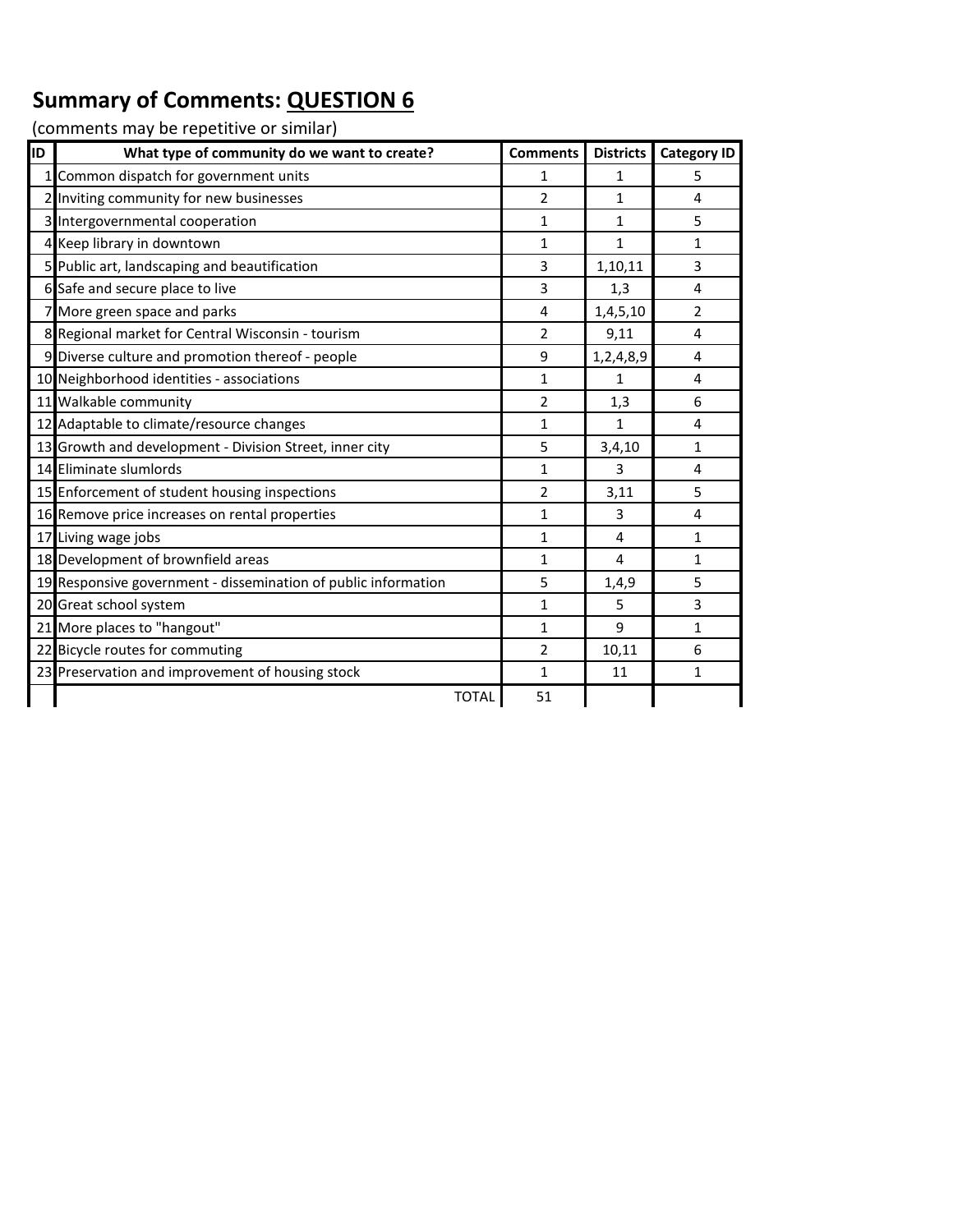What would you like to see change?

#### **Types of Comments Received**

| <b>Category ID</b> | <b>Categories</b>                                                   | Comments |
|--------------------|---------------------------------------------------------------------|----------|
|                    | Economic Development, Jobs, Business, and Growth                    | 20       |
|                    | Natural Resources, Geography, Parks, Recreation, and Sustainability |          |
|                    | Arts, Culture, Institutions, and Schools                            |          |
|                    | <b>Community Relations and Characteristics</b>                      |          |
|                    | Government, Ordinances, and Enforcement                             | 19       |
|                    | Infrastructure, Traffic, and Transit                                | 16       |
|                    | TOTAL                                                               | 68       |



| ID | <b>Frequent Responses (<math>\geq</math> 3 responses)</b>                     | <b>Responses</b> | # of Districts |
|----|-------------------------------------------------------------------------------|------------------|----------------|
|    | Economic Development - attract businesses, create jobs                        | h                |                |
|    | Development - Downtown, Division Street                                       | 6                |                |
|    | Bike and pedestrian friendly                                                  |                  |                |
| 4  | Main Street parking                                                           |                  |                |
| 5  | Beautify the city, lighting, landscaping etc. - aesthetics                    |                  |                |
|    | Better process for development/community input - dissemination of information |                  |                |
| 6  | and cooperation                                                               |                  |                |
|    | More student housing options                                                  |                  |                |
| 8  | Aesthetic improvements with city entrances - Division Street                  |                  |                |
| 9  | More responsive and open government                                           |                  |                |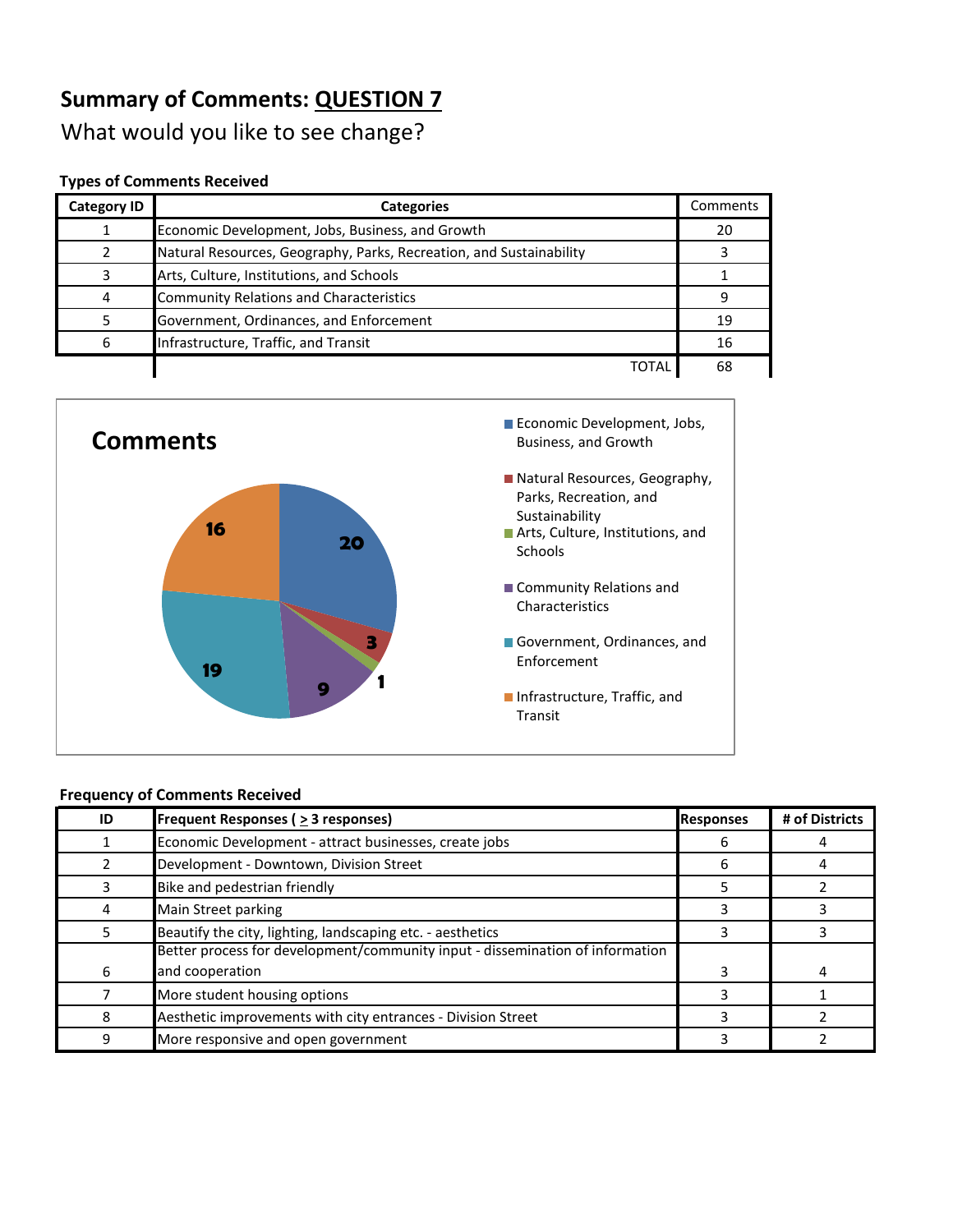| ID | What would you like to see change?                                                  | <b>Comments</b> | <b>Districts</b> | <b>Category ID</b> |
|----|-------------------------------------------------------------------------------------|-----------------|------------------|--------------------|
|    | 1 More minorities in government                                                     | 1               | $\mathbf{1}$     | 5                  |
|    | 2 Involve the young in community projects                                           | $\mathbf{1}$    | $\mathbf{1}$     | 5                  |
|    | 3 TIF funding for jobs                                                              | 1               | $\mathbf{1}$     | 5                  |
|    | 4 Main Street parking                                                               | 3               | 1,9,10           | 6                  |
|    | 5 Raise minimum wage - higher paying jobs                                           | 2               | 1,10             | 5                  |
|    | 6 Change center city homes to be less rentals                                       | 1               | 1                | 1                  |
|    | 7 More diverse activities from 5pm - 10pm (less taverns)                            | 1               | $\mathbf{1}$     | 4                  |
|    | 8 Beautify the city, lighting, landscaping etc. - aesthetics                        | 3               | 1, 3, 11         | 6                  |
|    | 9 Create urban farming zone                                                         | $\mathbf{1}$    | 1                | 5                  |
|    | 10 Space for downtown entertainment                                                 | 1               | $\mathbf{1}$     | 1                  |
|    | Better process for development/community input - dissemination of information and   |                 |                  |                    |
|    | 11 cooperation                                                                      | 3               | 1,9,10,11        | 5                  |
|    | 12 Bike and pedestrian friendly                                                     | 5               | 3,10             | 6                  |
|    | 13 UWSP parking to build up, not out                                                | $\mathbf{1}$    | 3                | 3                  |
|    | 14 Require licenses for residential of all rental units                             | 1               | 3                | 5                  |
|    | 15 More student housing options                                                     | 3               | 3                | 1                  |
|    | 16 Adopt a chronic nuisance ordinance                                               | $\mathbf{1}$    | 3                | 5                  |
|    | 17 Educate off-campus residents                                                     | $\mathbf{1}$    | 3                | 5                  |
|    | 18 Bridge across Plover River to connect Highway 10 businesses                      | $\mathbf{1}$    | 3                | 6                  |
|    | 19 Have a zero setback on Division with parking in back                             | $\mathbf{1}$    | 3                | 5                  |
|    | 20 Economic development - attract businesses, create jobs                           | 6               | 3,4,5,9          | 1                  |
|    | 21 Lower rents in business spaces so its affordable to business owners              | 1               | 3                | 4                  |
|    | 22 Change zoning on first block of Main Street to allow development                 | $\mathbf 1$     | 3                | 5                  |
|    | 23 Development - Downtown, Division Street                                          | 6               | 3,5,10,11        | 1                  |
|    | 24 Removal of minimum house size                                                    | 1               | 4                | 5                  |
|    | 25 Compete with local and large scale business                                      | $\mathbf{1}$    | 4                | 4                  |
|    | 26 Don't zone for Highway 10 residential and retail expansion                       | 1               | 4                | 5                  |
|    | 27 Protect and increase culture and pride                                           | 2               | 5,11             | 4                  |
|    | 28 Improve school system                                                            | 1               | 5                | $\overline{2}$     |
|    | 29 Aesthetic improvements with City entrances - Division Street                     | 3               | 3,8              | 1                  |
|    | 30 Aesthetic improvements with utilities                                            | 1               | 8                | 6                  |
|    | 31 Decrease in poverty                                                              | $\mathbf{1}$    | 9                | 4                  |
|    | 32 Attract young professionals                                                      | 2               | 9,11             | 4                  |
|    | 33 Clark and Main streets becoming two-way traffic                                  | 1               | 10               | 6                  |
|    | 34 Highway 10 interstate crossing options for pedestrians and bicycles              | 1               | 10               | 6                  |
|    | 35 Keep parks in public domain                                                      | 1               | 10               | 2                  |
|    | 36 Opportunities and financial support for maintenance and upkeep of historic homes | 1               | 10               | 6                  |
|    | 37 Snow cleared on Green Circle Trail                                               | 1               | 11               | $\overline{2}$     |
|    | 38 Reduction of local media spreading bad community news                            | 1               | 11               | 4                  |
|    | 39 More responsive and open government                                              | 3               | 3,11             | 5                  |
|    | <b>TOTAL</b>                                                                        | 68              |                  |                    |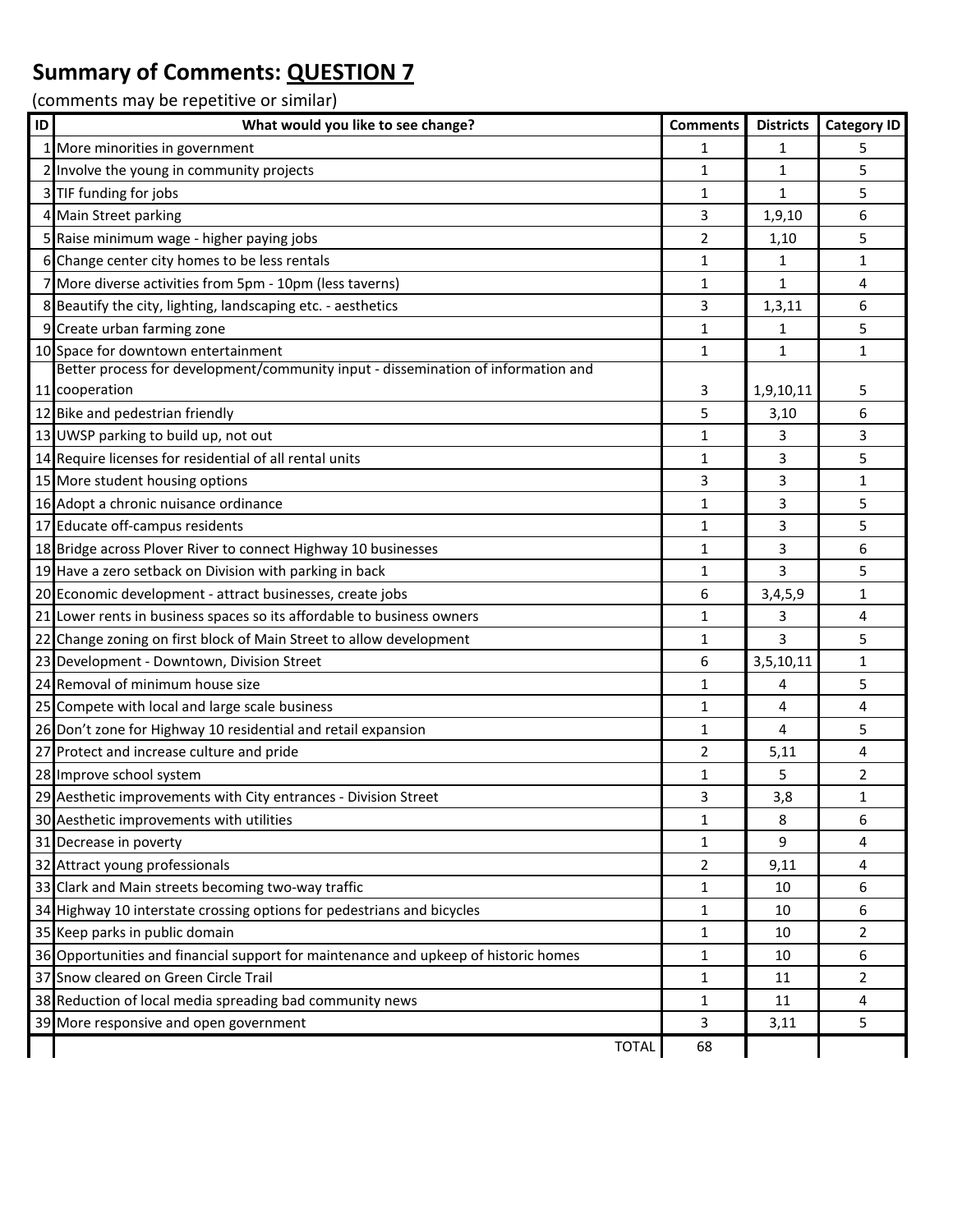What would success look like?

#### **Types of Comments Received**

| <b>Category ID</b> | <b>Categories</b>                                                   | Comments |
|--------------------|---------------------------------------------------------------------|----------|
|                    | Economic Development, Jobs, Business, and Growth                    | 24       |
|                    | Natural Resources, Geography, Parks, Recreation, and Sustainability |          |
|                    | Arts, Culture, Institutions, and Schools                            |          |
|                    | <b>Community Relations and Characteristics</b>                      | 13       |
|                    | Government, Ordinances, and Enforcement                             |          |
| 6                  | Infrastructure, Traffic, and Transit                                |          |
|                    | TOTAL                                                               | 63       |



| ID | <b>Frequent Responses (<math>\geq</math> 3 responses)</b>         | <b>Responses</b> | # of Districts |
|----|-------------------------------------------------------------------|------------------|----------------|
|    | Cultural activities                                               |                  |                |
|    | Diversify development and industry                                |                  |                |
|    | Improvement of housing - student and owner occupied               |                  |                |
| 4  | Quality of life                                                   |                  |                |
|    | Tracking of police calls and violations - reduction in complaints |                  |                |
| 6  | More jobs                                                         |                  |                |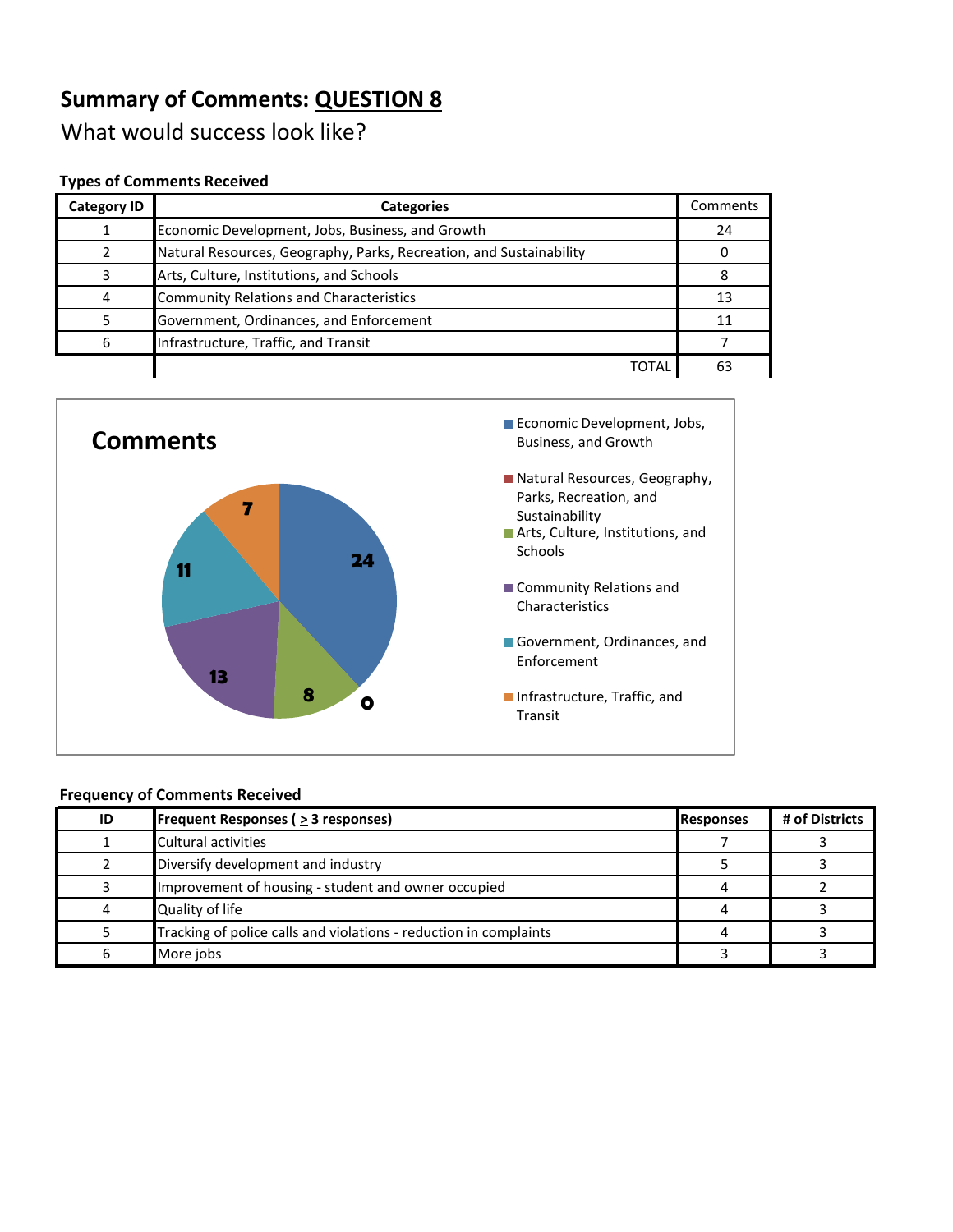| ID | What would success look like?                                        | <b>Comments</b> | <b>Districts</b> | <b>Category ID</b> |
|----|----------------------------------------------------------------------|-----------------|------------------|--------------------|
|    | 1 Diversify development and industry                                 | 5               | 1,3,4            | 1                  |
|    | 2 More jobs                                                          | 3               | 1,5,10           | 1                  |
|    | 3 Cultural activities                                                | 7               | 1, 3, 5          | 3                  |
|    | 4 Better wages                                                       | 2               | 1,11             | 1                  |
|    | 5 Increase public engagement at community meetings                   | $\mathbf{1}$    | $\mathbf{1}$     | 5                  |
|    | 6 Demolition ordinance                                               | $\mathbf{1}$    | $\mathbf{1}$     | 5                  |
|    | 7 Regional rail and other transport options                          | $\mathbf{1}$    | 1                | 6                  |
|    | 8 Solar on rooftops                                                  | $\mathbf{1}$    | $\mathbf{1}$     | 6                  |
|    | 9 Urban farms                                                        | $\overline{2}$  | 1,3              | 1                  |
|    | 10 Keep college students in community after graduation               | 1               | 1                | 4                  |
|    | 11 Guest speakers at different city locations                        | $\mathbf{1}$    | 3                | 4                  |
|    | 12 Keep library downtown                                             | $\mathbf{1}$    | 3                | 3                  |
|    | 13 Improve historic neighborhoods                                    | $\mathbf{1}$    | 3                | 1                  |
|    | 14 Greater utilization of former Emerson School site                 | $\mathbf{1}$    | 3                | 1                  |
|    | 15 Improvement of housing - student and owner occupied               | 4               | 3,11             | 1                  |
|    | 16 Pedestrian friendly - connect downtown and UWSP                   | $\overline{2}$  | 3                | 6                  |
|    | 17 Quality of life                                                   | 4               | 3,4,5            | 4                  |
|    | 18 Diverse community                                                 | $\overline{2}$  | 5                | 4                  |
|    | 19 Decrease poverty rate                                             | $\mathbf{1}$    | 10               | 4                  |
|    | 20 Lower taxes                                                       | $\mathbf{1}$    | 10               | 5                  |
|    | 21 Raise in median income                                            | $\mathbf{1}$    | 10               | 4                  |
|    | 22 Awards amongst cities across the nation                           | $\mathbf{1}$    | 10               | 4                  |
|    | 23 Improve the connection of the Wisconsin River to the Downtown     | $\overline{2}$  | 5,10             | 6                  |
|    | 24 More neighborhood associations                                    | $\mathbf{1}$    | 11               | 1                  |
|    | 25 Adoption of development standards                                 | $\mathbf{1}$    | 11               | 5                  |
|    | 26 Growth in tax base                                                | $\mathbf{1}$    | 11               | 1                  |
|    | 27 Tracking of police calls and violations - reduction in complaints | 4               | 3,10,11          | 5                  |
|    | 28 Identify and prioritize goals, objectives, and projects           | 1               | 11               | 5                  |
|    | 29 Less vacant buildings                                             | 2               | 11               | 1                  |
|    | 30 Aesthetically pleasing corridors - Division Street                | $\overline{2}$  | 8,11             | $\mathbf{1}$       |
|    | 31 Places created for young professions                              | $\mathbf{1}$    | 11               | 4                  |
|    | 32 Better advertisement of our strengths                             | $\mathbf{1}$    | 11               | 4                  |
|    | 33 Implementation of an urban Green Circle Trail                     | $\mathbf 1$     | 11               | 6                  |
|    | 34 Utilization of the Comprehensive Plan                             | $\mathbf{1}$    | 11               | 5                  |
|    | 35 Implement Portage County Bicycle and Pedestrian Plan              | 1               | 11               | 5                  |
|    | <b>TOTAL</b>                                                         | 63              |                  |                    |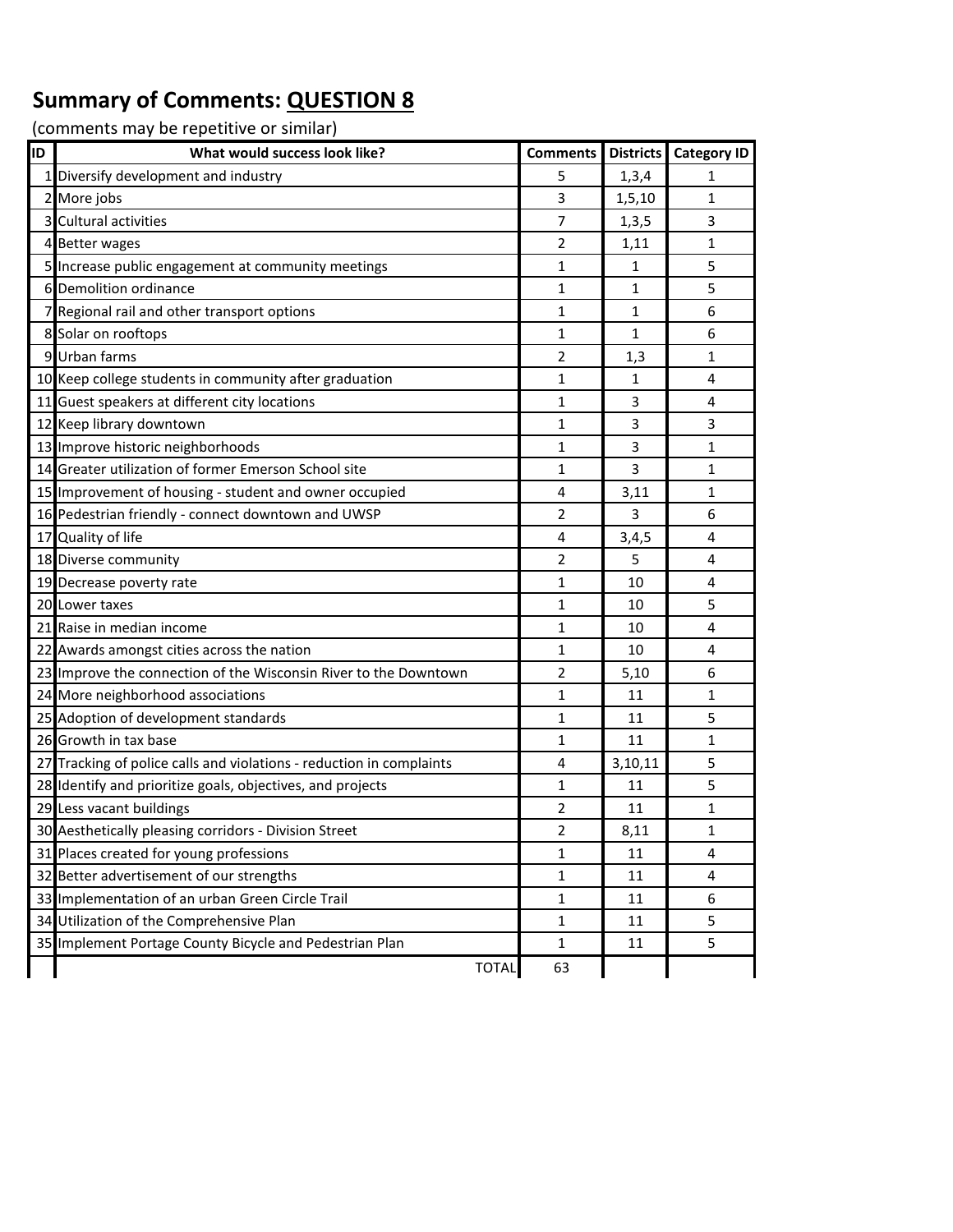## Any other additional comments or feedback?

#### **Types of Comments Received**

| <b>Category ID</b> | <b>Categories</b>                                                   | Comments |
|--------------------|---------------------------------------------------------------------|----------|
|                    | Economic Development, Jobs, Business, and Growth                    | q        |
|                    | Natural Resources, Geography, Parks, Recreation, and Sustainability |          |
|                    | Arts, Culture, Institutions, and Schools                            |          |
| 4                  | <b>Community Relations and Characteristics</b>                      |          |
|                    | Government, Ordinances, and Enforcement                             |          |
| 6                  | Infrastructure, Traffic, and Transit                                |          |
|                    | TOTAI                                                               |          |



| ID            | <b>Frequent Responses (<math>\geq</math> 2 responses)</b>                  | Responses | # of Districts |
|---------------|----------------------------------------------------------------------------|-----------|----------------|
|               | Need mixed use development and corner stores                               |           |                |
| $\mathcal{P}$ | Include public in planning process, feedback, dissemination of information |           |                |
|               | Division Street revitalization                                             |           |                |
| 4             | More businesses like Chipotle, Pot Belly's, and Pier One, or micro-winery  |           |                |
|               | Parking lot across from Belt's needs to be changed - curb-cut              |           |                |